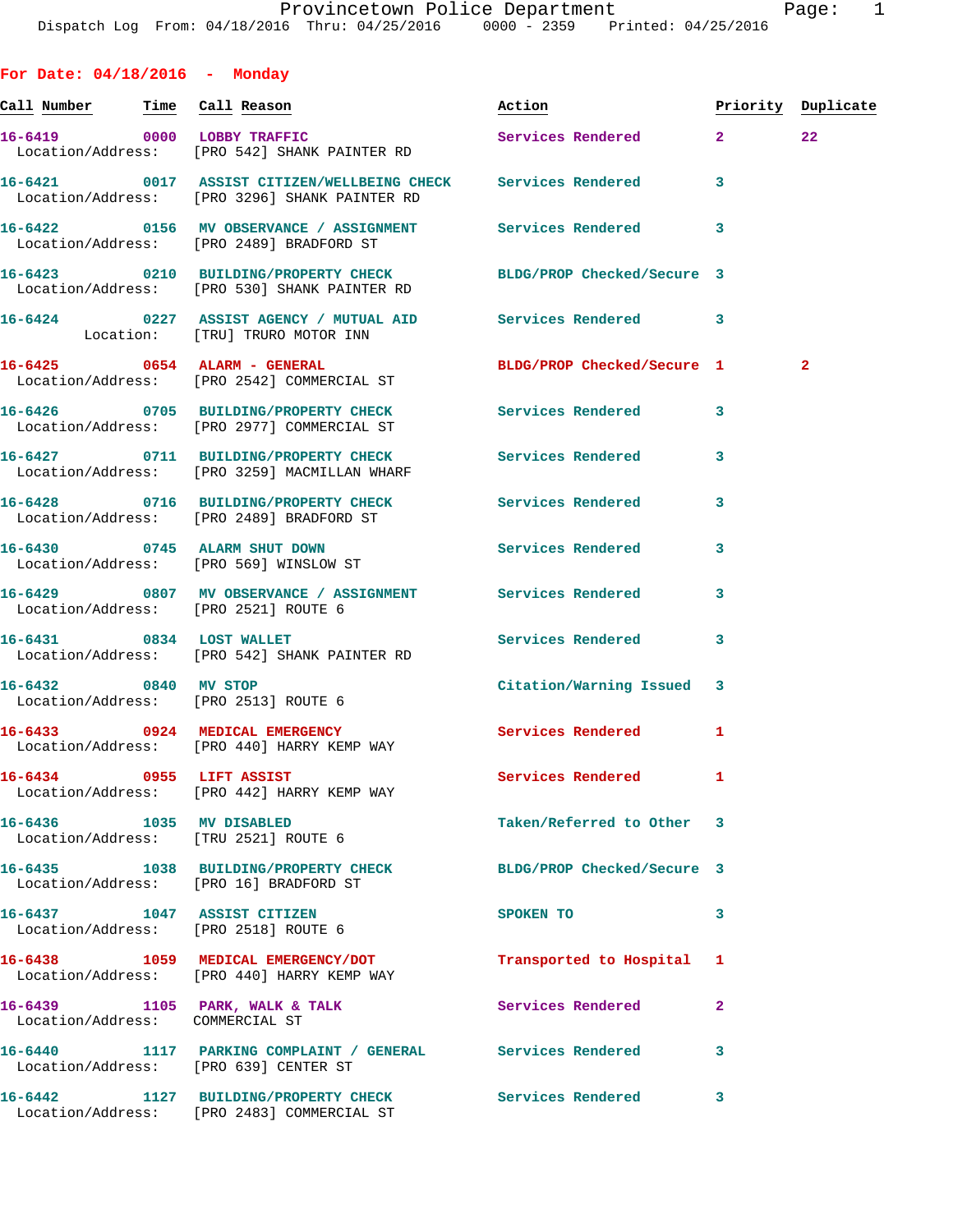|                                                    |                                                                                     | Provincetown Police Department                                                                               | E |
|----------------------------------------------------|-------------------------------------------------------------------------------------|--------------------------------------------------------------------------------------------------------------|---|
|                                                    |                                                                                     | Dispatch Log From: 04/18/2016 Thru: 04/25/2016 0000 - 2359 Printed: 04/25/2016                               |   |
|                                                    | 16-6443 1132 ANNOYING TEXTS<br>Location/Address: [PRO 542] SHANK PAINTER RD         | <b>SPOKEN TO</b>                                                                                             | 3 |
|                                                    | Location/Address: [PRO 2898] JEROME SMITH RD                                        | 16-6444 1205 BUILDING/PROPERTY CHECK Services Rendered                                                       | 3 |
|                                                    | 16-6446 1311 BUILDING/PROPERTY CHECK<br>Location/Address: [PRO 447] JEROME SMITH RD | BLDG/PROP Checked/Secure 3                                                                                   |   |
|                                                    | 16-6447 1315 VERIZON ASSIST<br>Location/Address: [PRO 1550] COMMERCIAL ST           | Services Rendered                                                                                            | 3 |
| 16-6448 1345 MV STOP<br>Location/Address: RYDER ST |                                                                                     | Citation/Warning Issued 3                                                                                    |   |
|                                                    |                                                                                     | 16-6449 1347 BUILDING/PROPERTY CHECK BLDG/PROP Checked/Secure 3<br>Location/Address: [PRO 519] RACE POINT RD |   |
|                                                    | Location/Address: BRADFORD ST + RYDER ST                                            | 16-6450 1400 MV OBSERVANCE / ASSIGNMENT Services Rendered                                                    | 3 |
|                                                    | Location/Address: [PRO 542] SHANK PAINTER RD                                        | 16-6451 1437 ANIMAL CALL/BABY SQUIRREL Services Rendered                                                     | 3 |
| Refer To Arrest: 16-65-AR                          | 16-6452 1452 SERVE WARRANT<br>Location/Address: [PRO 1516] BRADFORD ST              | Arrest(s) Made                                                                                               | 3 |
| Refer To Arrest: 16-65-AR                          | 16-6453 1459 MEDICAL EMERGENCY<br>Location/Address: [PRO 542] SHANK PAINTER RD      | <b>PATIENT REFUSAL</b>                                                                                       | 1 |
|                                                    | 16-6454 1607 BY-LAW VIOLATION<br>Location/Address: [PRO 3446] COMMERCIAL ST         | SPOKEN TO                                                                                                    | 2 |
|                                                    | 16-6457 1640 BUILDING/PROPERTY CHECK<br>Location/Address: [PRO 1646] WINSLOW ST     | BLDG/PROP Checked/Secure 3                                                                                   |   |
|                                                    | 16-6458 1713 PARK, WALK & TALK<br>Location/Address: [PRO 2483] COMMERCIAL ST        | <b>Services Rendered</b>                                                                                     | 2 |
|                                                    | Location/Address: [PRO 488] MAYFLOWER ST                                            | 16-6459 1748 BUILDING/PROPERTY CHECK BLDG/PROP Checked/Secure 3                                              |   |
| Location/Address: SNAIL RD + ROUTE 6               |                                                                                     | 16-6460 1757 MV OBSERVANCE / ASSIGNMENT Services Rendered                                                    | 3 |
| 16-6461 1818 COMPLAINT                             | Location/Address: [PRO 3268] GOSNOLD ST                                             | SPOKEN TO                                                                                                    | 3 |
|                                                    | Location/Address: [PRO 3259] MACMILLAN WHARF                                        | 16-6462 1823 BUILDING/PROPERTY CHECK Services Rendered                                                       | 3 |
|                                                    | 16-6463 1903 BUILDING/PROPERTY CHECK<br>Location/Address: [PRO 2977] COMMERCIAL ST  | Services Rendered                                                                                            | 3 |
| 16-6464 1924 BAR CHECK                             | Location/Address: [PRO 356] COMMERCIAL ST                                           | Services Rendered                                                                                            | 2 |
|                                                    | 16-6465 1933 COMPLAINT<br>Location/Address: [PRO 3296] SHANK PAINTER RD             | Investigated                                                                                                 | 3 |
|                                                    | Location/Address: [PRO 530] SHANK PAINTER RD                                        | 16-6466 2026 BUILDING/PROPERTY CHECK BLDG/PROP Checked/Secure 3                                              |   |
| Location/Address: SHANK PAINTER RD                 |                                                                                     | 16-6467 2108 MV OBSERVANCE / ASSIGNMENT No Action Required                                                   | 3 |
| Location/Address: [PRO 554] TREMONT ST             | 16-6468 2109 BUILDING/PROPERTY CHECK                                                | BLDG/PROP Checked/Secure 3                                                                                   |   |

Page: 2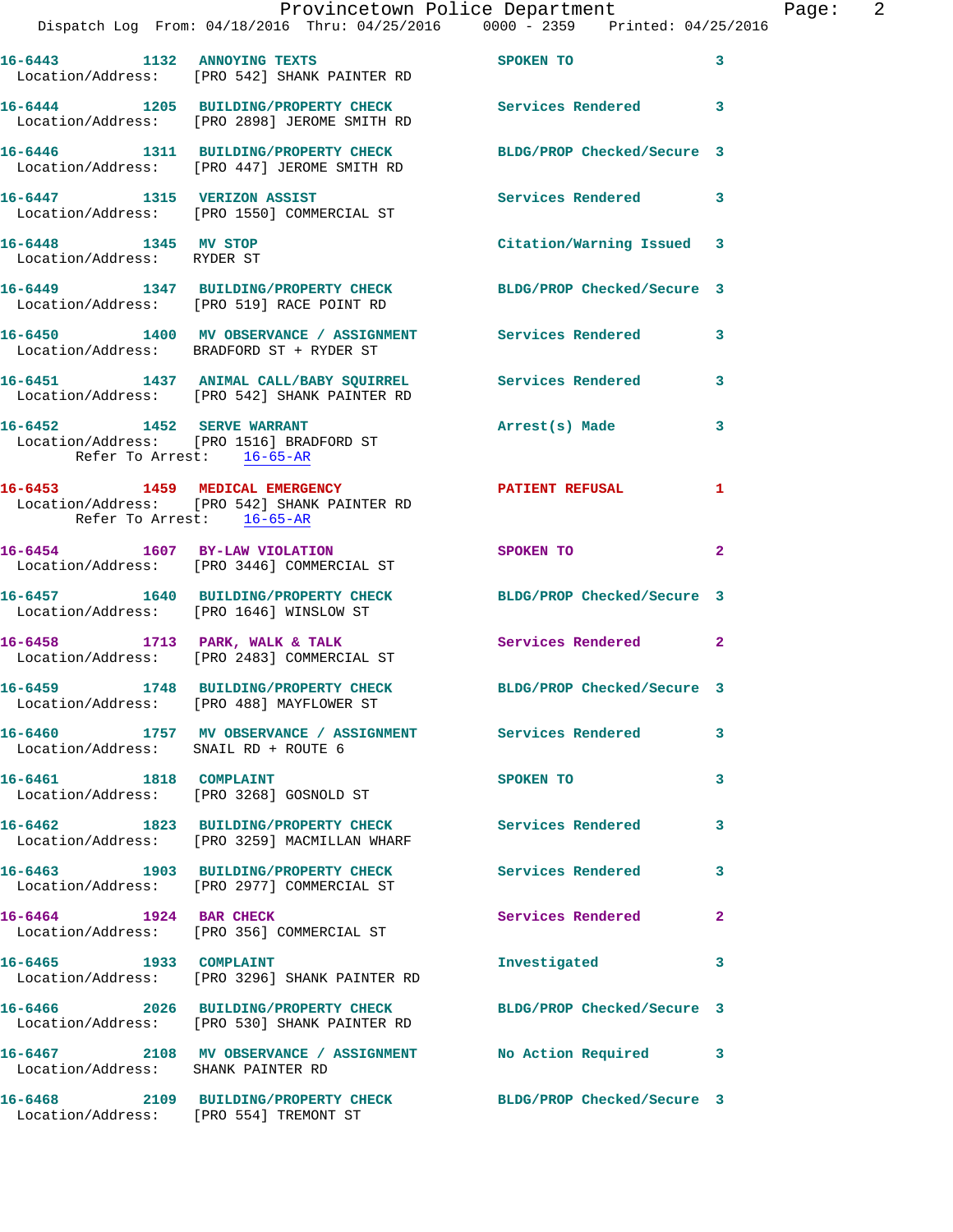|                                      | Dispatch Log From: 04/18/2016 Thru: 04/25/2016 0000 - 2359 Printed: 04/25/2016                                | Provincetown Police Department                       |   | Page: 3 |  |
|--------------------------------------|---------------------------------------------------------------------------------------------------------------|------------------------------------------------------|---|---------|--|
|                                      | 16-6469 2118 MV OBSERVANCE / ASSIGNMENT Services Rendered 3<br>Location/Address: HIGH POLE HL + BRADFORD ST   |                                                      |   |         |  |
|                                      | 16-6471 2154 BUILDING/PROPERTY CHECK BLDG/PROP Checked/Secure 3<br>Location/Address: [PRO 5199] RACE POINT RD |                                                      |   |         |  |
|                                      | 16-6473 2201 BUILDING/PROPERTY CHECK BLDG/PROP Checked/Secure 3<br>Location/Address: [PRO 516] RACE POINT RD  |                                                      |   |         |  |
|                                      | 16-6474 2214 BUILDING/PROPERTY CHECK BLDG/PROP Checked/Secure 3<br>Location/Address: [PRO 182] COMMERCIAL ST  |                                                      |   |         |  |
|                                      | 16-6475 2217 BIKE GENERAL<br>Location/Address: [PRO 2052] COMMERCIAL ST                                       | Services Rendered 2                                  |   |         |  |
|                                      | 16-6476 2320 BUILDING/PROPERTY CHECK BLDG/PROP Checked/Secure 3<br>Location/Address: [PRO 2540] RACE POINT RD |                                                      |   |         |  |
| For Date: $04/19/2016$ - Tuesday     |                                                                                                               |                                                      |   |         |  |
|                                      | 16-6477 0000 LOBBY TRAFFIC<br>Location/Address: [PRO 542] SHANK PAINTER RD                                    | Services Rendered 2                                  |   | 23      |  |
|                                      | 16-6478 0010 BUILDING/PROPERTY CHECK BLDG/PROP Checked/Secure 3<br>Location/Address: [PRO 1638] COMMERCIAL ST |                                                      |   |         |  |
|                                      | 16-6479 0020 MV OBSERVANCE / ASSIGNMENT Services Rendered 3<br>Location/Address: BRADFORD ST + HOWLAND ST     |                                                      |   |         |  |
|                                      | 16-6480 0030 NOISE COMPLAINT<br>Location/Address: [PRO 2204] COMMERCIAL ST                                    | <b>VERBAL WARNING</b>                                | 3 |         |  |
|                                      | 16-6481 0047 BUILDING/PROPERTY CHECK Services Rendered<br>Location/Address: [PRO 2483] COMMERCIAL ST          |                                                      | 3 |         |  |
|                                      | 16-6482 0052 NOISE COMPLAINT<br>Location/Address: [PRO 2204] COMMERCIAL ST                                    | SPOKEN TO AND TO A REAL PROPERTY OF A REAL PROPERTY. | 3 |         |  |
| Location/Address: [PRO 3440] ROUTE 6 | 16-6483  0139 MV OBSERVANCE / ASSIGNMENT Services Rendered                                                    |                                                      | 3 |         |  |
|                                      | 16-6484 0224 BUILDING/PROPERTY CHECK<br>Location/Address: [PRO 105] COMMERCIAL ST                             | BLDG/PROP Checked/Secure 3                           |   |         |  |
|                                      | 16-6485 0504 BUILDING/PROPERTY CHECK Services Rendered 3<br>Location/Address: [PRO 3430] COMMERCIAL ST        |                                                      |   |         |  |
|                                      | 16-6486   0510 MV OBSERVANCE / ASSIGNMENT   Services Rendered<br>Location/Address: [PRO 2489] BRADFORD ST     |                                                      | 3 |         |  |
|                                      | 16-6487 		 0550 BUILDING/PROPERTY CHECK Services Rendered<br>Location/Address: [PRO 2490] PROVINCELANDS RD    |                                                      | 3 |         |  |
|                                      | 16-6488 0715 ALARM - GENERAL<br>Location/Address: [PRO 569] WINSLOW ST                                        | <b>Services Rendered</b>                             | 3 |         |  |
|                                      | 16-6489 0805 COURT TRANSPORT<br>Location: [ORL] ORLEANS DISTRICT COURT                                        | <b>Services Rendered</b>                             | 3 |         |  |
|                                      | 16-6490 0821 BUILDING/PROPERTY CHECK BLDG/PROP Checked/Secure 3<br>Location/Address: [PRO 1646] WINSLOW ST    |                                                      |   |         |  |
|                                      | 16-6491 0826 BUILDING/PROPERTY CHECK Services Rendered<br>Location/Address: [PRO 3259] MACMILLAN WHARF        |                                                      | 3 |         |  |
| 16-6492 0837 SERVICE CALL            | Location/Address: [PRO 542] SHANK PAINTER RD                                                                  | <b>Services Rendered</b> 3                           |   |         |  |
| 16-6494 0849 MV STOP                 | Location/Address: [PRO 452] JOHNSON ST                                                                        | <b>VERBAL WARNING</b>                                | 3 |         |  |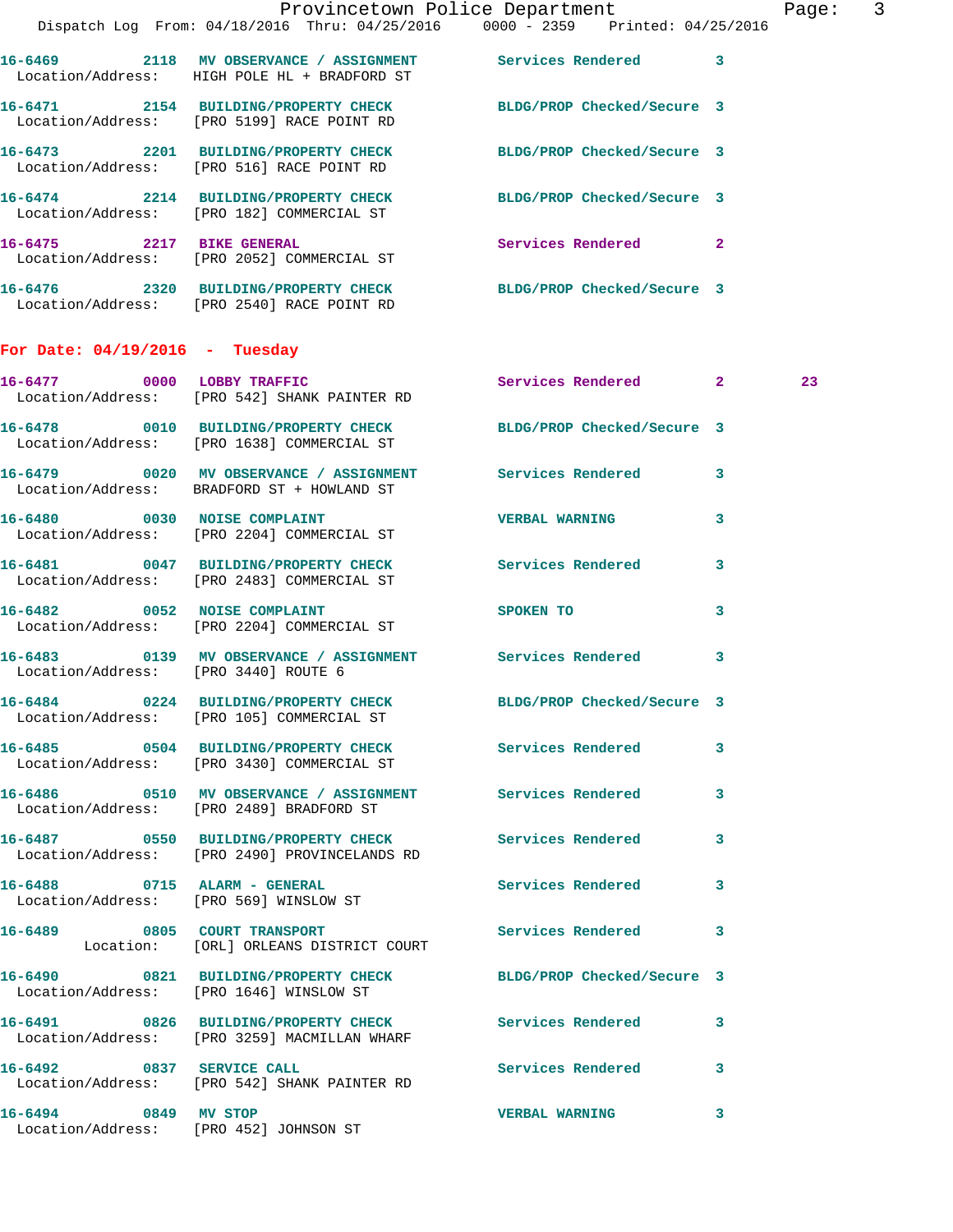| Location/Address: [PRO 2521] ROUTE 6                                | 16-6495 		 0917 MV OBSERVANCE / ASSIGNMENT Services Rendered                                                    |                               | $\mathbf{3}$ |
|---------------------------------------------------------------------|-----------------------------------------------------------------------------------------------------------------|-------------------------------|--------------|
| Location/Address: [PRO 2] ALDEN ST                                  | 16-6496   0921   PARKING COMPLAINT/ GENERAL   SPOKEN TO                                                         |                               | 3            |
|                                                                     | 16-6497 0953 MV OBSERVANCE / ASSIGNMENT Services Rendered<br>Location/Address: BRADFORD ST + HOWLAND ST         |                               | 3            |
|                                                                     | 16-6498 1030 BUILDING/PROPERTY CHECK<br>Location/Address: [PRO 447] JEROME SMITH RD                             | BLDG/PROP Checked/Secure 3    |              |
|                                                                     | 16-6499 1030 ASSIST CITIZEN<br>Location/Address: [PRO 542] SHANK PAINTER RD                                     | Services Rendered             | 3            |
|                                                                     | 16-6500 1056 BUILDING/PROPERTY CHECK<br>Location/Address: [PRO 2483] COMMERCIAL ST                              | <b>Services Rendered</b> 3    |              |
|                                                                     | 16-6501 1101 BUILDING/PROPERTY CHECK<br>Location/Address: [PRO 564] BAYBERRY AVE                                | BLDG/PROP Checked/Secure 3    |              |
| 16-6502 1114 FOLLOW UP                                              | Location/Address: [PRO 542] SHANK PAINTER RD                                                                    | FOLLOW UP                     | $\mathbf{2}$ |
|                                                                     | 16-6503 1121 PARKING COMPLAINT<br>Location/Address: [PRO 542] SHANK PAINTER RD                                  | <b>Services Rendered</b>      | 3            |
| 16-6504 1152 SERVE SUMMONS<br>Refer To Arrest: 16-14-AR             | Location/Address: [PRO 1892] SHANK PAINTER RD                                                                   | <b>Services Rendered</b>      | 3            |
| 16-6506 1202 ASSIST CITIZEN<br>Location/Address: [PRO 2479] ROUTE 6 |                                                                                                                 | <b>GONE ON ARRIVAL</b>        | 3            |
|                                                                     | 16-6507 1209 ASSIST AGENCY/PARKING DEPT SPOKEN TO<br>Location/Address: [PRO 526] RYDER ST EXT                   |                               | 3            |
| 16-6508 1211 MV STOP                                                | Location/Address: SANDY HILL LN + ROUTE 6                                                                       | <b>VERBAL WARNING</b>         | 3            |
| Location/Address: ROUTE 6 + SNAIL RD                                | 16-6509 1254 MV OBSERVANCE / ASSIGNMENT Services Rendered                                                       |                               | 3            |
| 16-6511                                                             | 1316 PARK, WALK & TALK<br>Location/Address: [PRO 105] COMMERCIAL ST                                             | Services Rendered 2           |              |
|                                                                     | 16-6512 1330 BUILDING/PROPERTY CHECK BLDG/PROP Checked/Secure 3<br>Location/Address: [PRO 2898] JEROME SMITH RD |                               |              |
| Location/Address: [PRO 16] BRADFORD ST                              | 16-6513 1332 BUILDING/PROPERTY CHECK                                                                            | BLDG/PROP Checked/Secure 3    |              |
| Location/Address: [PRO 94] BRADFORD ST                              | 16-6515 1345 MV OBSERVANCE / ASSIGNMENT Services Rendered                                                       |                               | 3            |
|                                                                     | 16-6516 1404 BUILDING/PROPERTY CHECK<br>Location/Address: [PRO 75] CAPTAIN BERTIES WAY                          | Services Rendered             | 3            |
| 16-6517 1434 FOUND KEYS                                             | Location/Address: [PRO 542] SHANK PAINTER RD                                                                    | <b>Services Rendered</b>      | 3            |
|                                                                     | 16-6518 1534 MV OBSERVANCE / ASSIGNMENT<br>Location/Address: COMMERCIAL ST + HARBOUR DR                         | <b>Services Rendered</b>      | 3            |
|                                                                     | 16-6519 1557 MEDICAL EMERGENCY<br>Location/Address: [PRO 2539] RYDER ST EXT                                     | Could Not Locate              | 1            |
| 16-6521 1610 PARK, WALK & TALK                                      |                                                                                                                 | Services Rendered<br>$\sim$ 2 |              |

Location/Address: [PRO 2206] COMMERCIAL ST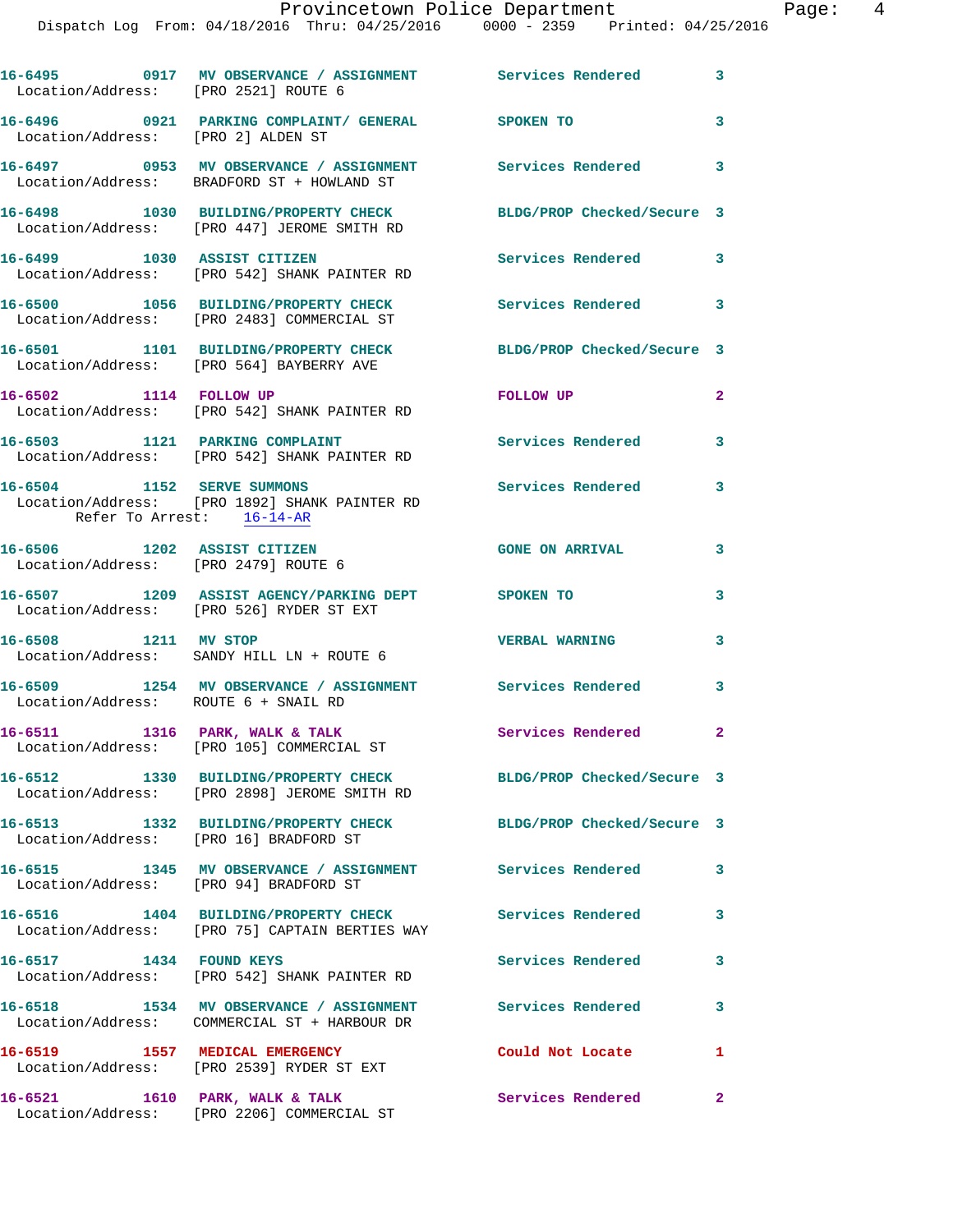|                                    | Provincetown Police Department<br>Dispatch Log From: 04/18/2016 Thru: 04/25/2016 0000 - 2359 Printed: 04/25/2016    |                     |                            | Page |
|------------------------------------|---------------------------------------------------------------------------------------------------------------------|---------------------|----------------------------|------|
|                                    | 16-6520 1620 LOST WALLET                                                                                            |                     |                            |      |
|                                    | 16-6522 1638 BUILDING/PROPERTY CHECK BLDG/PROP Checked/Secure 3<br>Location/Address: [PRO 1646] WINSLOW ST          |                     |                            |      |
|                                    | 16-6523 1732 PARK, WALK & TALK<br>Location/Address: [PRO 105] COMMERCIAL ST                                         | Services Rendered   | $\mathbf{2}$               |      |
|                                    | 16-6524 1742 CAMPER SKYLIGHT DAMAGE Services Rendered<br>Location/Address: [PRO 2512] JEROME SMITH RD               |                     | $\overline{2}$             |      |
|                                    | 16-6525 1756 FIREARMS / WEAPONS Could Not Locate<br>Location/Address: MAYFLOWER AVE                                 |                     | $\overline{2}$             |      |
|                                    | 16-6526 1854 BUILDING/PROPERTY CHECK Services Rendered<br>Location/Address: [PRO 2490] PROVINCELANDS RD             |                     | 3                          |      |
|                                    | 16-6527 1904 BUILDING/PROPERTY CHECK Services Rendered 3<br>Location/Address: [PRO 2499] RACE POINT RD              |                     |                            |      |
|                                    | 16-6528 1909 BUILDING/PROPERTY CHECK BLDG/PROP Checked/Secure 3<br>Location/Address: [PRO 175] COMMERCIAL ST        |                     |                            |      |
|                                    | 16-6529 1921 BUILDING/PROPERTY CHECK Services Rendered 3<br>Location/Address: [PRO 433] RYDER ST EXT                |                     |                            |      |
|                                    | 16-6530 2021 BUILDING/PROPERTY CHECK BLDG/PROP Checked/Secure 3<br>Location/Address: [PRO 525] COMMERCIAL ST        |                     |                            |      |
|                                    | 16-6531 2033 MV OBSERVANCE / ASSIGNMENT Services Rendered 3<br>Location/Address: PROVINCELANDS RD + BRADFORD ST EXT |                     |                            |      |
|                                    | 16-6532 2110 BUILDING/PROPERTY CHECK BLDG/PROP Checked/Secure 3<br>Location/Address: [PRO 530] SHANK PAINTER RD     |                     |                            |      |
|                                    | 16-6534 2118 BUILDING/PROPERTY CHECK BLDG/PROP Checked/Secure 3<br>Location/Address: [PRO 16] BRADFORD ST           |                     |                            |      |
|                                    | 16-6536 2144 LARCENY /FORGERY / FRAUD SPOKEN TO<br>Location/Address: [PRO 1997] COMMERCIAL ST                       |                     | $\overline{\phantom{0}}$ 2 |      |
|                                    | 16-6535 2146 BUILDING/PROPERTY CHECK BLDG/PROP Checked/Secure 3<br>Location/Address: [PRO 182] COMMERCIAL ST        |                     |                            |      |
|                                    | 16-6537 2204 BUILDING/PROPERTY CHECK BLDG/PROP Checked/Secure 3<br>Location/Address: [PRO 519] RACE POINT RD        |                     |                            |      |
|                                    | 16-6538 2225 BUILDING/PROPERTY CHECK Services Rendered<br>Location/Address: [PRO 537] SHANK PAINTER RD              |                     | 3                          |      |
|                                    | 16-6539 2346 BUILDING/PROPERTY CHECK BLDG/PROP Checked/Secure 3<br>Location/Address: [PRO 1638] COMMERCIAL ST       |                     |                            |      |
|                                    | 16-6540 2346 BUILDING/PROPERTY CHECK BLDG/PROP Checked/Secure 3<br>Location/Address: [PRO 1646] WINSLOW ST          |                     |                            |      |
| For Date: $04/20/2016$ - Wednesday |                                                                                                                     |                     |                            |      |
| 16-6541                            | 0006 LOBBY TRAFFIC<br>Location/Address: [PRO 542] SHANK PAINTER RD                                                  | Services Rendered 2 |                            | 19   |
|                                    | 16-6542 0009 MV SUSPICIOUS<br>Location/Address: [PRO 57] BRADFORD ST                                                | Services Rendered   | $\mathbf{2}$               |      |
|                                    | 16-6543 0023 MV OBSERVANCE / ASSIGNMENT Citation/Warning Issued 3<br>Location/Address: [PRO 3440] ROUTE 6           |                     |                            |      |
|                                    |                                                                                                                     |                     |                            |      |

**16-6544 0032 WRITTEN WARNING SPEED Citation/Warning Issued 3** 

Location/Address: SNAIL RD

age: 5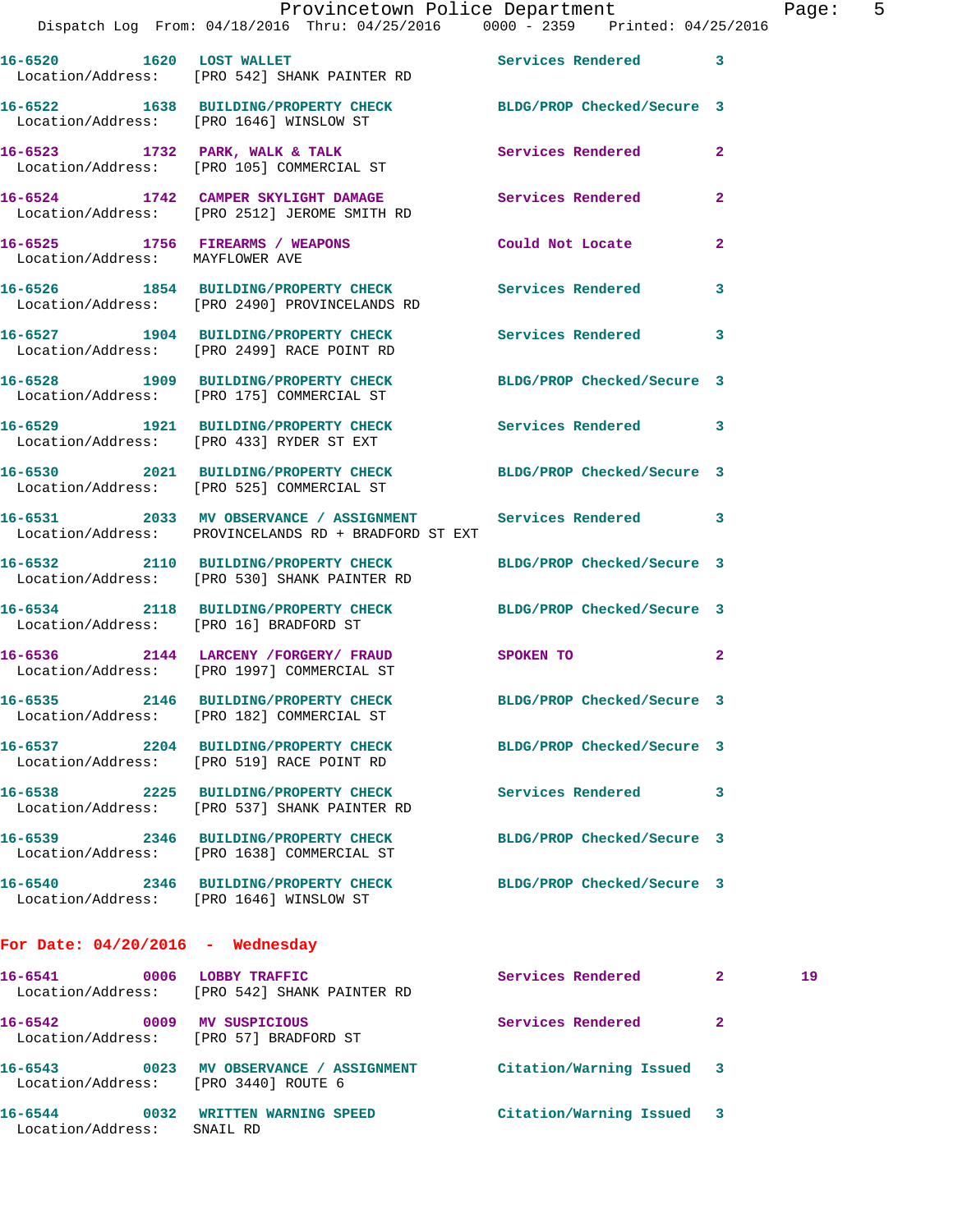**16-6545 0052 MV OBSERVANCE / ASSIGNMENT Services Rendered 3**  Location/Address: BRADFORD ST + RYDER ST **16-6546 0110 MV OBSERVANCE / ASSIGNMENT Services Rendered 3**  Location/Address: BRADFORD ST + HOWLAND ST **16-6547 0122 VERBAL PLATE LIGHT VERBAL WARNING 3**  Location/Address: [PRO 606] CONWELL ST **16-6548 0149 BUILDING/PROPERTY CHECK Services Rendered 3**  Location/Address: [PRO 564] BAYBERRY AVE **16-6549 0159 BUILDING/PROPERTY CHECK BLDG/PROP Checked/Secure 3**  Location/Address: [PRO 530] SHANK PAINTER RD **16-6550 0248 BUILDING/PROPERTY CHECK BLDG/PROP Checked/Secure 3**  Location/Address: [PRO 306] COMMERCIAL ST **16-6551 0320 BUILDING/PROPERTY CHECK BLDG/PROP Checked/Secure 3**  Location/Address: [PRO 3609] COMMERCIAL ST **16-6552 0453 MV OBSERVANCE / ASSIGNMENT Services Rendered 3**  Location/Address: ROUTE 6 + CONWELL ST **16-6554 0627 MV DISABLED Taken/Referred to Other 2 3**  Location/Address: [PRO 2513] ROUTE 6 **16-6555 0723 ALARM - GENERAL Services Rendered 1**  Location/Address: [PRO 569] WINSLOW ST **16-6556 0739 BUILDING/PROPERTY CHECK Services Rendered 3**  Location/Address: [PRO 3259] MACMILLAN WHARF **16-6557 0749 PET PANTRY Services Rendered 2**  Location/Address: [PRO 3296] SHANK PAINTER RD **16-6559 0833 LOSTDEBIT CARD Services Rendered 3**  Location/Address: [PRO 542] SHANK PAINTER RD **16-6560 0834 HAZARDS Services Rendered 2**  Location/Address: [PRO 495] NELSON AVE **16-6561 0838 MV OBSERVANCE / ASSIGNMENT Services Rendered 3**  Location/Address: [PRO 2513] ROUTE 6 **16-6562 0903 MV STOP VERBAL WARNING 3**  Location/Address: [PRO 2513] ROUTE 6 **16-6563 0908 MV HIT & RUN/PAST OCCURED Services Rendered 2**  Location/Address: [PRO 542] SHANK PAINTER RD **16-6564 0920 BUILDING/PROPERTY CHECK BLDG/PROP Checked/Secure 3**  Location/Address: [PRO 3317] CEMETERY RD **16-6565 0920 BUILDING/PROPERTY CHECK BLDG/PROP Checked/Secure 3**  Location/Address: [PRO 3318] CEMETERY RD 16-6566 0922 ANIMAL CALL SPOKEN TO 2 Location/Address: [PRO 2110] TREMONT ST **16-6567 0941 BUILDING/PROPERTY CHECK BLDG/PROP Checked/Secure 3**  Location/Address: [PRO 3033] COMMERCIAL ST **16-6568 0954 BUILDING/PROPERTY CHECK Services Rendered 3**  Location/Address: [PRO 2483] COMMERCIAL ST **16-6569 1014 CHECK FRAUD FOLLOW UP 2**  Location/Address: [PRO 530] SHANK PAINTER RD **16-6570 1023 MV OBSERVANCE / ASSIGNMENT Services Rendered 3**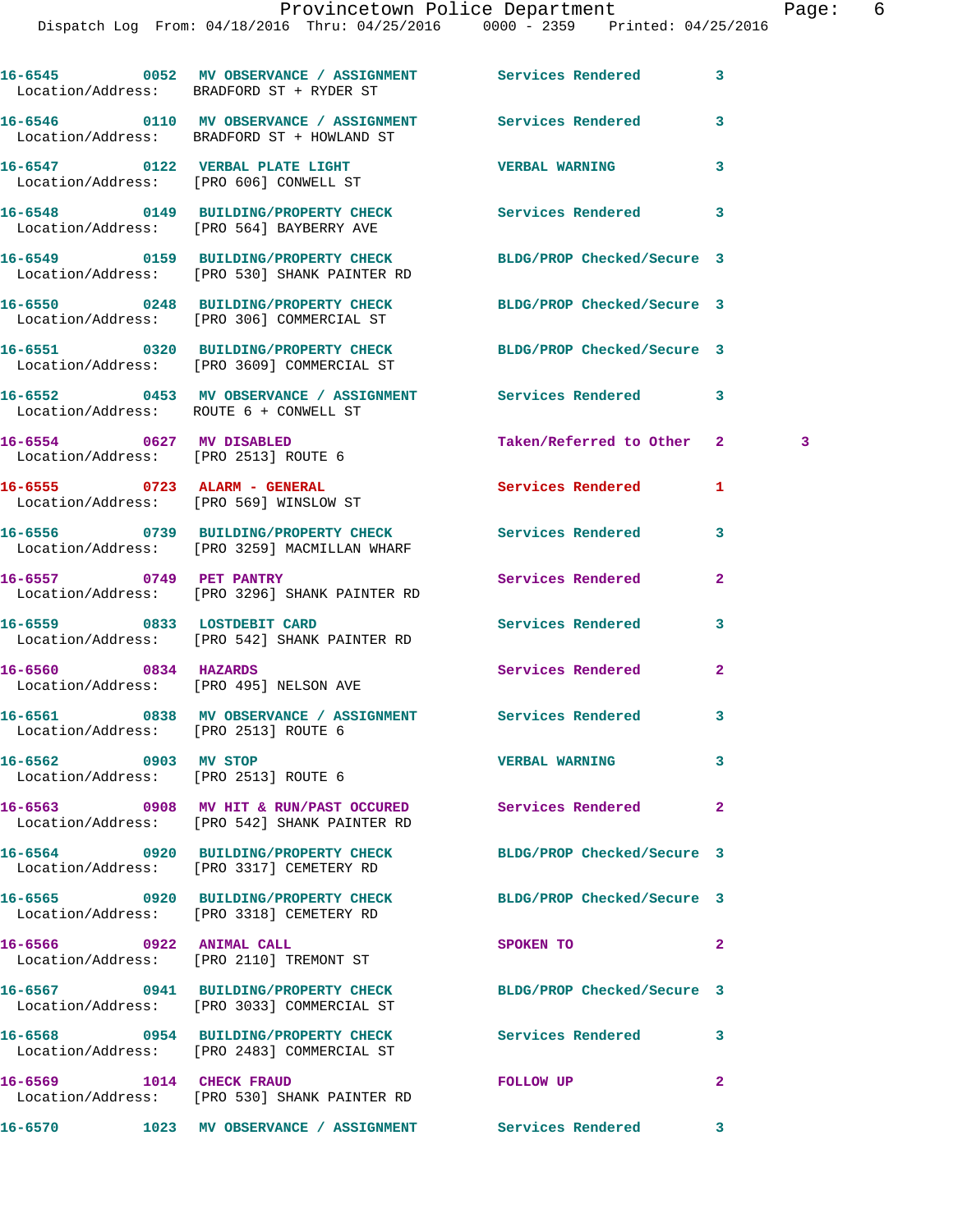|                                                                                        | Provincetown Police Department<br>Dispatch Log From: 04/18/2016 Thru: 04/25/2016 0000 - 2359 Printed: 04/25/2016 |                           | Page: 7        |
|----------------------------------------------------------------------------------------|------------------------------------------------------------------------------------------------------------------|---------------------------|----------------|
|                                                                                        | Location/Address: HOWLAND ST + BRADFORD ST                                                                       |                           |                |
|                                                                                        | 16-6571 1025 PARK, WALK & TALK<br>Location/Address: [PRO 537] SHANK PAINTER RD                                   | Services Rendered 2       |                |
|                                                                                        | 16-6572 1048 BUILDING/PROPERTY CHECK BLDG/PROP Checked/Secure 3<br>Location/Address: [PRO 2493] BRADFORD ST      |                           |                |
|                                                                                        | 16-6573 1049 PET PANTRY<br>Location/Address: [PRO 285] COMMERCIAL ST                                             | <b>Services Rendered</b>  | $\overline{2}$ |
|                                                                                        | 16-6574 1052 MV OBSERVANCE / ASSIGNMENT Services Rendered 3<br>Location/Address: W VINE ST + BRADFORD ST EXT     |                           |                |
|                                                                                        | 16-6575 1101 PET PANTRY<br>Location/Address: [PRO 606] CONWELL ST                                                | Services Rendered 2       |                |
|                                                                                        | 16-6576 1109 MV VANDALISM<br>Location/Address: [PRO 60] BRADFORD ST                                              | FOLLOW UP                 | $\overline{2}$ |
| 16-6577 1114 MV STOP                                                                   | Location/Address: RYDER ST + BRADFORD ST                                                                         | VERBAL WARNING 3          |                |
|                                                                                        | 16-6578 1122 COMPLAINT<br>Location/Address: [PRO 3141] COMMERCIAL ST                                             | Services Rendered 3       |                |
| 16-6579 1135 MV STOP                                                                   | Location: [PRO 3431] LOPES SQUARE                                                                                | Citation/Warning Issued 3 |                |
|                                                                                        | 16-6580 1158 BUILDING/PROPERTY CHECK BLDG/PROP Checked/Secure 3<br>Location/Address: [PRO 2898] JEROME SMITH RD  |                           |                |
| 16-6581 1306 MV HIT & RUN<br>Refer To Accident: 16-11-AC<br>Refer To Summons: 16-66-AR | Location/Address: [PRO 3004] BRADFORD ST                                                                         | Citation/Warning Issued 2 |                |
| Refer To Accident: 16-11-AC                                                            | 16-6582 1315 MEDICAL EMERGENCY Services Rendered 1<br>Location/Address: [PRO 2090] PEARL ST                      |                           |                |
|                                                                                        | 16-6583 1511 BUILDING/PROPERTY CHECK BLDG/PROP Checked/Secure 3<br>Location/Address: [PRO 1638] COMMERCIAL ST    |                           |                |
|                                                                                        | 16-6584 1511 BAR CHECK<br>Location/Address: [PRO 399] COMMERCIAL ST                                              | Services Rendered         | $\mathbf{2}$   |
|                                                                                        | 16-6587 1517 BUILDING/PROPERTY CHECK<br>Location/Address: [PRO 2490] PROVINCELANDS RD                            | <b>Services Rendered</b>  | 3              |
|                                                                                        | 16-6585 1520 DOCTOR-ORDERED TRANSPORT<br>Location/Address: [PRO 440] HARRY KEMP WAY                              | Transported to Hospital 1 |                |
|                                                                                        | 16-6588 1525 PARK, WALK & TALK<br>Location/Address: [PRO 516] RACE POINT RD                                      | Services Rendered         | $\mathbf{2}$   |
|                                                                                        | 16-6589 1540 911 CALL TRANSFER<br>Location/Address: [PRO 3906] RACE POINT RD                                     | Taken/Referred to Other 1 |                |
|                                                                                        | 16-6590 1601 BUILDING/PROPERTY CHECK<br>Location/Address: [PRO 2499] RACE POINT RD                               | <b>Services Rendered</b>  | 3              |
| Location/Address: [PRO 2518] ROUTE 6                                                   | 16-6591 1613 MV OBSERVANCE / ASSIGNMENT Services Rendered                                                        |                           | 3              |
|                                                                                        | 16-6592 1615 SEAL HARASSMENT<br>Location/Address: [PRO 2490] PROVINCELANDS RD                                    | Taken/Referred to Other   | $\overline{2}$ |
| 16-6593 1700 PARK, WALK & TALK                                                         | Location/Address: [PRO 3259] MACMILLAN WHARF                                                                     | Services Rendered 2       |                |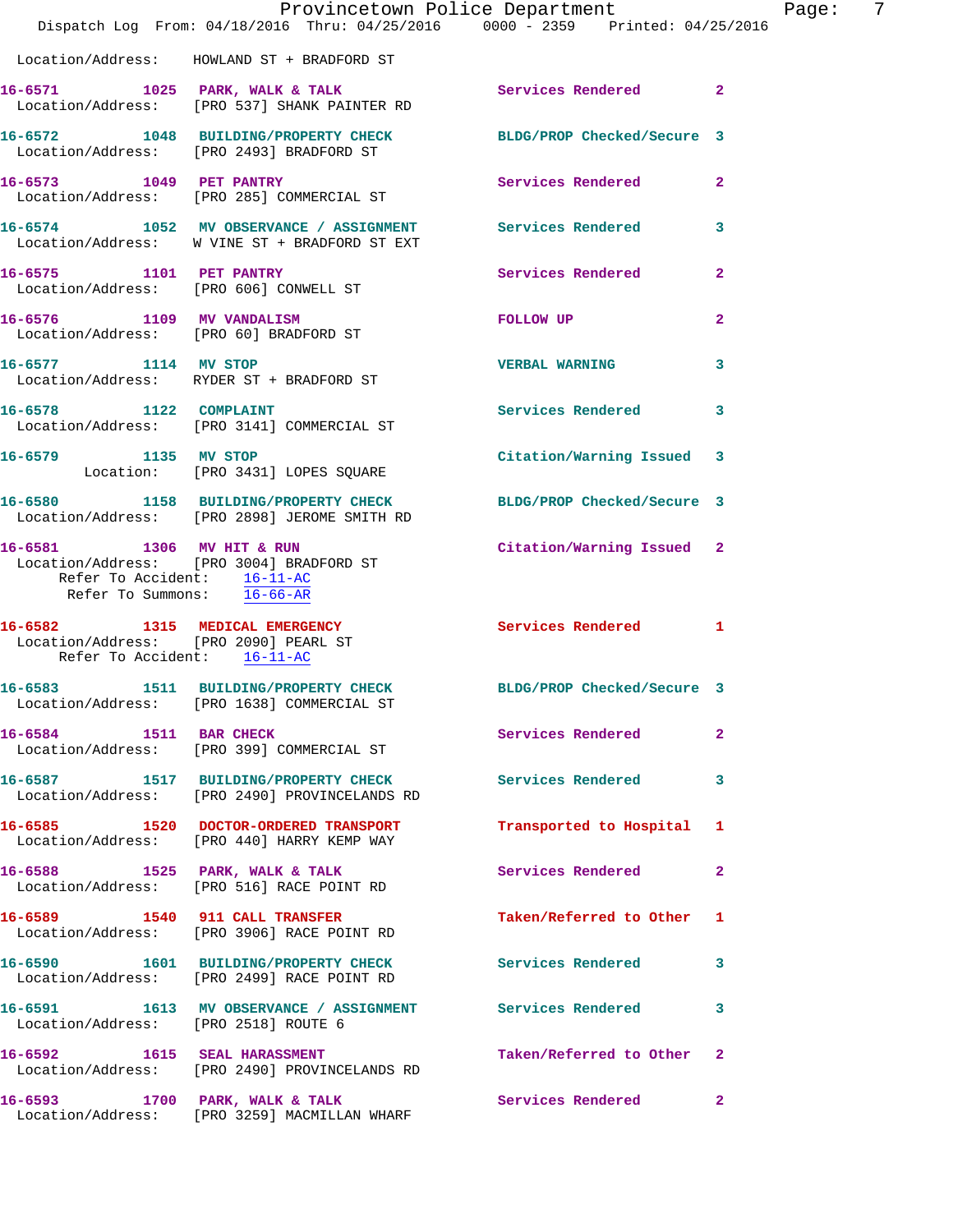|                                      | Provincetown Police Department<br>Dispatch Log From: 04/18/2016 Thru: 04/25/2016 0000 - 2359 Printed: 04/25/2016 |                            |                | Page |
|--------------------------------------|------------------------------------------------------------------------------------------------------------------|----------------------------|----------------|------|
|                                      | 16-6594 1744 BUILDING/PROPERTY CHECK Services Rendered<br>Location/Address: [PRO 2977] COMMERCIAL ST             |                            | 3              |      |
| 16-6595 1804 FOLLOW UP               | Location/Address: [PRO 3296] SHANK PAINTER RD                                                                    | Services Rendered          | 2              |      |
|                                      | 16-6596 1813 WELL-BEING CHECK<br>Location/Address: [PRO 1740] BRADFORD ST EXT                                    | Services Rendered          | 3              |      |
| 16-6597 1841 LOOSE DOG               | Location/Address: [PRO 3670] SHANK PAINTER RD                                                                    | Services Rendered          | $\overline{a}$ |      |
| 16-6598 1919 MV ACCIDENT             | Location/Address: [PRO 2207] SHANK PAINTER RD                                                                    | Services Rendered          | 1              |      |
|                                      | 16-6599 1939 BUILDING/PROPERTY CHECK BLDG/PROP Checked/Secure 3<br>Location/Address: [PRO 175] COMMERCIAL ST     |                            |                |      |
|                                      | 16-6601 1945 MV OBSERVANCE / ASSIGNMENT Services Rendered<br>Location/Address: SHANK PAINTER RD + PROVINCE RD    |                            | 3              |      |
|                                      | 16-6603 2016 BUILDING/PROPERTY CHECK BLDG/PROP Checked/Secure 3<br>Location/Address: [PRO 1646] WINSLOW ST       |                            |                |      |
|                                      | 16-6602 2017 LOST WALLET<br>Location/Address: [PRO 542] SHANK PAINTER RD                                         | Services Rendered          | 3              |      |
|                                      | 16-6604 2044 MV OBSERVANCE / ASSIGNMENT Services Rendered 3<br>Location/Address: BRADFORD ST + HIGH POLE HILL    |                            |                |      |
|                                      | 16-6605 2143 BUILDING/PROPERTY CHECK BLDG/PROP Checked/Secure 3<br>Location/Address: [PRO 440] HARRY KEMP WAY    |                            |                |      |
|                                      | 16-6606 2207 BUILDING/PROPERTY CHECK<br>Location/Address: [PRO 516] RACE POINT RD                                | BLDG/PROP Checked/Secure 3 |                |      |
|                                      | 16-6607 2337 BUILDING/PROPERTY CHECK BLDG/PROP Checked/Secure 3<br>Location/Address: [PRO 1638] COMMERCIAL ST    |                            |                |      |
| Location/Address: ROUTE 6 + SNAIL RD | 16-6608 2355 MV OBSERVANCE / ASSIGNMENT Services Rendered 3                                                      |                            |                |      |
| For Date: $04/21/2016$ - Thursday    |                                                                                                                  |                            |                |      |
|                                      | 16-6609 0004 LOBBY TRAFFIC<br>Location/Address: [PRO 542] SHANK PAINTER RD                                       | Services Rendered 2        |                | 22   |
|                                      |                                                                                                                  |                            |                |      |

**16-6610 0016 MV DISABLED Taken/Referred to Other 2**  Location/Address: [PRO 542] SHANK PAINTER RD

Location/Address: BRADFORD ST + HOWLAND ST

Location/Address: [PRO 519] RACE POINT RD

Location/Address: [PRO 105] COMMERCIAL ST

Location/Address: [PRO 440] HARRY KEMP WAY

Location/Address: [PRO 1780] JOHNSON ST

**16-6616 0311 MV OBSERVANCE / ASSIGNMENT Services Rendered 3**  Location/Address: BRADFORD ST + RYDER ST

**16-6617 0510 MV OBSERVANCE / ASSIGNMENT No Action Required 3**  Location/Address: ROUTE 6 + SNAIL RD

**16-6611 0053 MV OBSERVANCE / ASSIGNMENT Services Rendered 3 16-6612 0137 BUILDING/PROPERTY CHECK BLDG/PROP Checked/Secure 3 16-6613 0142 BUILDING/PROPERTY CHECK BLDG/PROP Checked/Secure 3 16-6614 0251 BUILDING/PROPERTY CHECK BLDG/PROP Checked/Secure 3 16-6615 0253 BUILDING/PROPERTY CHECK BLDG/PROP Checked/Secure 3** 

Page: 8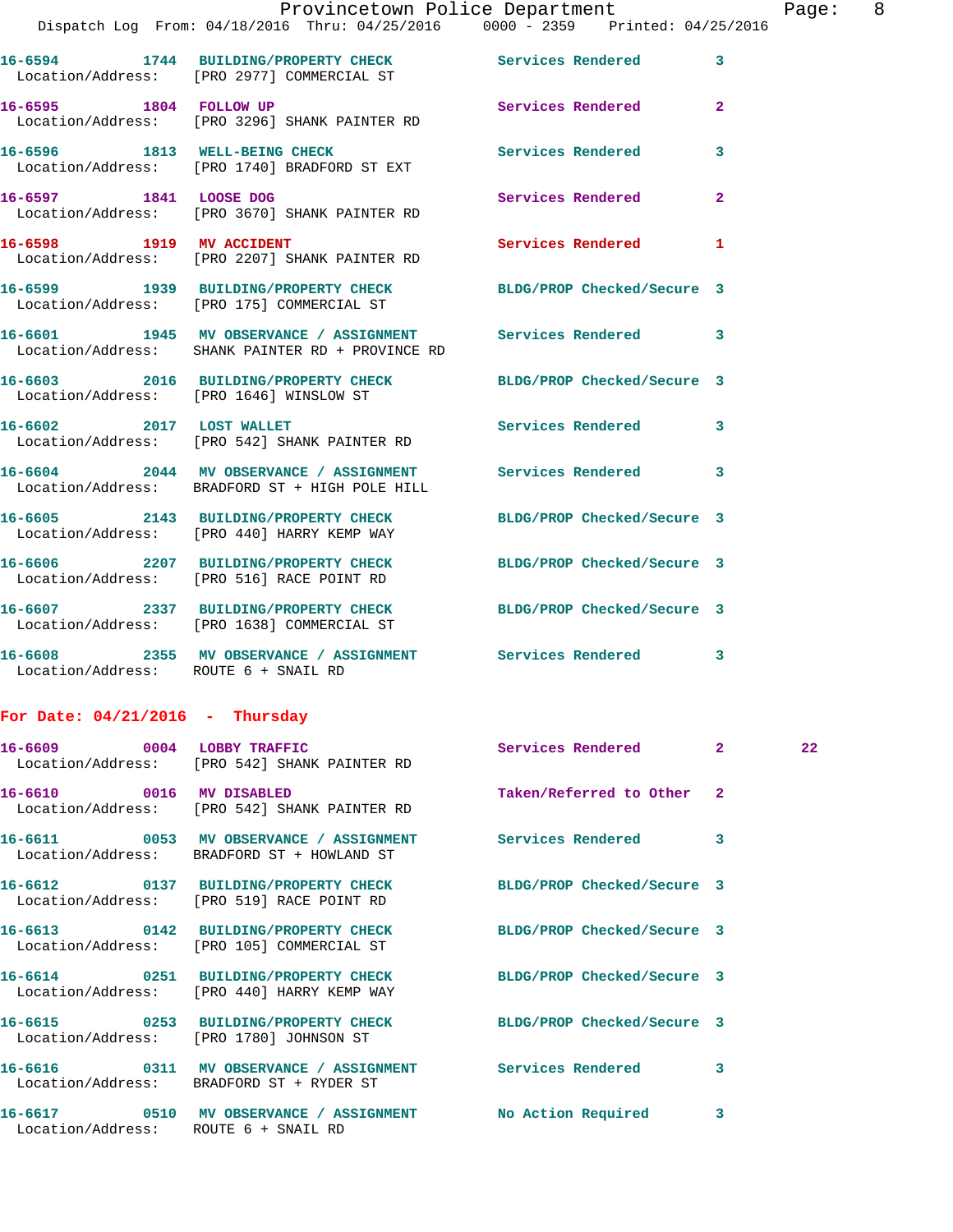|                           | 16-6618 0529 ASSIST AGENCY / TRURO PD Services Rendered<br>Location/Address: [TRU] HIGHLAND RD              |                            | 3              |   |
|---------------------------|-------------------------------------------------------------------------------------------------------------|----------------------------|----------------|---|
|                           | $16-6619$ 0655 ALARM - ELEVATOR<br>Location/Address: [PRO 3222] ALDEN ST                                    | <b>Services Rendered</b>   | 1              |   |
|                           | 16-6620 0708 FOLLOW UP<br>Location/Address: [PRO 2880] COURT ST                                             | Services Rendered          | $\overline{2}$ |   |
|                           | 16-6621 0720 ALARM - GENERAL/WORK<br>Location/Address: [PRO 569] WINSLOW ST                                 | Services Rendered          | 1              |   |
|                           | 16-6622 0832 COMPLAINT<br>Location/Address: [PRO 1810] FRANKLIN ST                                          | Services Rendered          | 3              |   |
|                           | 16-6623 0842 PARKING COMPLAINT / GENERAL SPOKEN TO<br>Location/Address: [PRO 1780] JOHNSON ST               |                            | 3              |   |
|                           | 16-6624 0920 BUILDING/PROPERTY CHECK BLDG/PROP Checked/Secure 3<br>Location/Address: [PRO 3287] ROUTE 6     |                            |                |   |
|                           | 16-6625 0921 PARKING COMPLAINT / GENERAL Services Rendered<br>Location/Address: [PRO 1780] JOHNSON ST       |                            | 3              | 1 |
|                           | 16-6626  0952 PARKING COMPLAINT / GENERAL Services Rendered<br>Location/Address: [PRO 105] COMMERCIAL ST    |                            | 3              |   |
|                           | 16-6627 1113 PARKING COMPLAINT / GENERAL SPOKEN TO<br>Location/Address: [PRO 2110] TREMONT ST               |                            | 3              |   |
| Location: WEST ROAM       | 16-6628 1131 PARK, WALK & TALK 1988 Services Rendered                                                       |                            | $\overline{2}$ |   |
|                           | 16-6629 1221 ALARM - FIRE<br>Location/Address: [PRO 3392] COMMERCIAL ST                                     | False Alarm                | 1              |   |
|                           | 16-6630 1334 BUILDING/PROPERTY CHECK BLDG/PROP Checked/Secure 3<br>Location/Address: [PRO 2494] BRADFORD ST |                            |                |   |
|                           | 16-6632 1340 MV OBSERVANCE / ASSIGNMENT Services Rendered<br>Location/Address: BRADFORD ST + STANDISH ST    |                            | 3              |   |
|                           | 16-6631 1341 ALARM - GENERAL<br>Location/Address: [PRO 1838] ATWOOD AVE                                     | No Action Required 1       |                |   |
|                           | 16-6633 1357 BUILDING/PROPERTY CHECK BLDG/PROP Checked/Secure 3                                             |                            |                |   |
|                           | Location/Address: [PRO 2206] COMMERCIAL ST<br>16-6634 1412 MV OBSERVANCE / ASSIGNMENT No Action Required    |                            | 3              |   |
|                           | Location/Address: HOWLAND ST + HARRY KEMP WAY<br>16-6635 1428 ALARM - GENERAL/WORK                          | Services Rendered          | 1              |   |
|                           | Location/Address: [PRO 31] BRADFORD ST<br>16-6636 1512 BUILDING/PROPERTY CHECK                              | BLDG/PROP Checked/Secure 3 |                |   |
|                           | Location/Address: [PRO 2898] JEROME SMITH RD<br>16-6637 1526 MV OBSERVANCE / ASSIGNMENT Services Rendered   |                            | 3              |   |
| Location/Address: ROUTE 6 | 16-6638 1536 BUILDING/PROPERTY CHECK                                                                        | BLDG/PROP Checked/Secure 3 |                |   |
|                           | Location/Address: [PRO 3259] MACMILLAN WHARF<br>16-6639 1558 BUILDING/PROPERTY CHECK Services Rendered      |                            | 3              |   |
|                           | Location/Address: [PRO 433] RYDER ST EXT<br>16-6640 1608 VERBAL INSPECTION                                  | <b>VERBAL WARNING</b>      | 3              |   |
|                           | Location/Address: ALLERTON ST + BRADFORD ST<br>16-6642 1617 FOUND CELLPHONE/WALLET                          | Services Rendered          | 3              |   |
|                           |                                                                                                             |                            |                |   |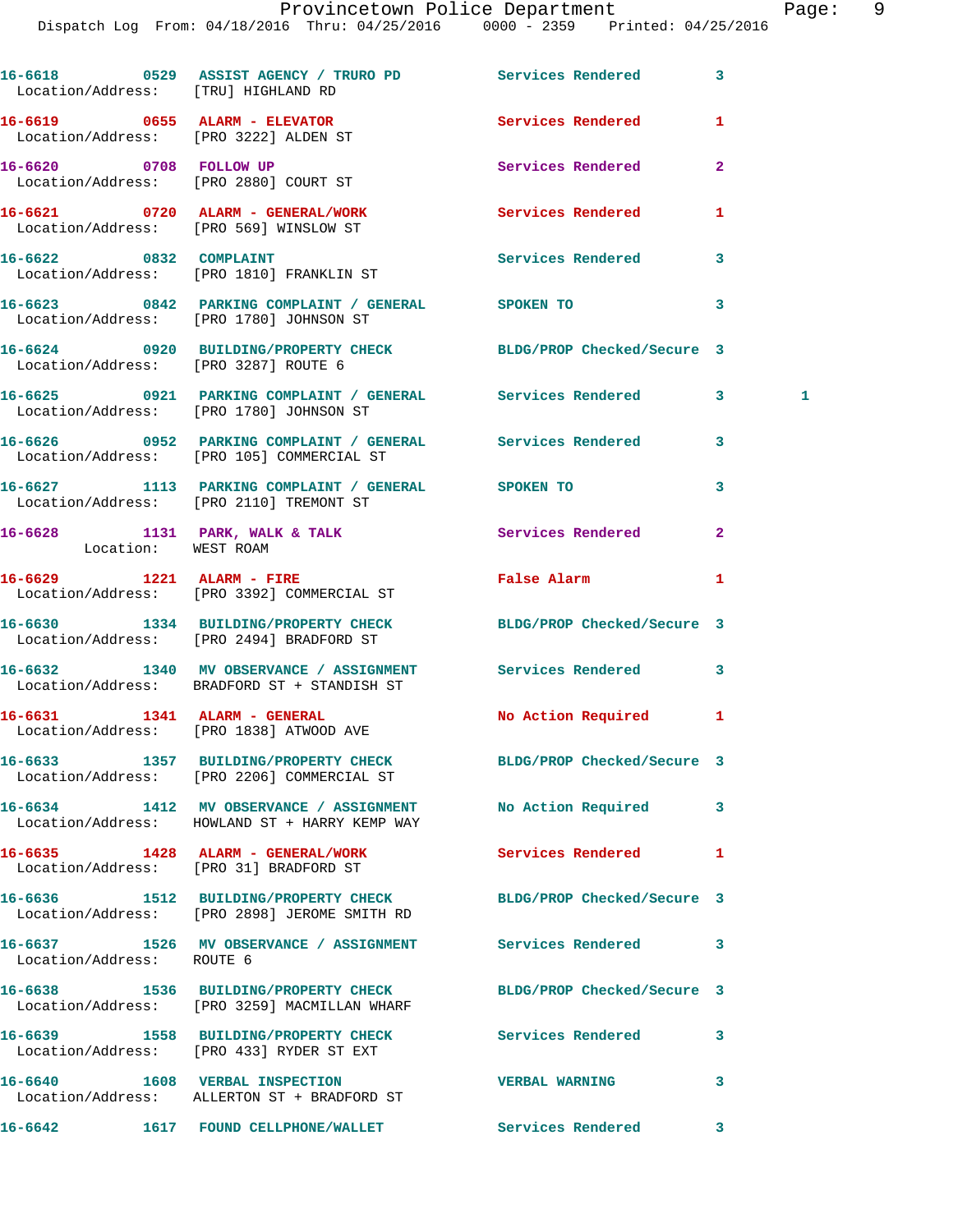|                                        | Dispatch Log From: 04/18/2016 Thru: 04/25/2016 0000 - 2359 Printed: 04/25/2016                                  | Provincetown Police Department |              | Page: 10 |  |
|----------------------------------------|-----------------------------------------------------------------------------------------------------------------|--------------------------------|--------------|----------|--|
|                                        | Location/Address: [PRO 862] COMMERCIAL ST                                                                       |                                |              |          |  |
|                                        | 16-6643 1628 VERBAL INSPECTION/TEXTING VERBAL WARNING<br>Location/Address: [PRO 2815] COMMERCIAL ST             |                                | 3            |          |  |
|                                        | 16-6644 1645 VERBAL BRAKE LIGHT NERBAL WARNING<br>Location/Address: JEROME SMITH RD + SHANK PAINTER RD          |                                | 3            |          |  |
|                                        | 16-6645 1733 BUILDING/PROPERTY CHECK BLDG/PROP Checked/Secure 3<br>Location/Address: [PRO 526] RYDER ST EXT     |                                |              |          |  |
|                                        | 16-6646 1737 BUILDING/PROPERTY CHECK BLDG/PROP Checked/Secure 3<br>Location/Address: [PRO 99] COMMERCIAL ST     |                                |              |          |  |
| Refer To Arrest: 16-67-AR              | 16-6647 1745 SERVE WARRANT<br>Location/Address: [PRO 1094] RACE POINT RD                                        | Arrest(s) Made                 | $\mathbf{3}$ |          |  |
| Location/Address: RACE POINT RD        | 16-6649 1749 MV OBSERVANCE / ASSIGNMENT Services Rendered                                                       |                                | 3            |          |  |
|                                        | 16-6650 1757 LOST DOG<br>Location/Address: [PRO 357] COMMERCIAL ST                                              | Taken/Referred to Other 2      |              |          |  |
|                                        | 16-6651 1842 BAR CHECK<br>Location/Address: [PRO 356] COMMERCIAL ST                                             | Services Rendered              | $\mathbf{2}$ |          |  |
|                                        | 16-6652 1926 BUILDING/PROPERTY CHECK BLDG/PROP Checked/Secure 3<br>Location/Address: [PRO 1638] COMMERCIAL ST   |                                |              |          |  |
|                                        | 16-6653 1926 BUILDING/PROPERTY CHECK Services Rendered 3<br>Location/Address: [PRO 3053] WEST VINE ST           |                                |              |          |  |
|                                        | 16-6655 1945 MV OBSERVANCE / ASSIGNMENT Services Rendered<br>Location/Address: [PRO 58] BRADFORD ST             |                                | 3            |          |  |
| 16-6656 2007 BAR CHECK                 | Location/Address: [PRO 3443] COMMERCIAL ST                                                                      | Services Rendered              | $\mathbf{2}$ |          |  |
|                                        | 16-6657 2010 BUILDING/PROPERTY CHECK BLDG/PROP Checked/Secure 3<br>Location/Address: [PRO 197] COMMERCIAL ST    |                                |              |          |  |
|                                        | 16-6658 2026 BUILDING/PROPERTY CHECK<br>Location/Address: [PRO 2483] COMMERCIAL ST                              | BLDG/PROP Checked/Secure 3     |              |          |  |
| 16-6661 2027 BAR CHECK                 | Location/Address: [PRO 399] COMMERCIAL ST                                                                       | <b>Services Rendered</b>       | $\mathbf{2}$ |          |  |
| Location/Address: [PRO 3440] ROUTE 6   |                                                                                                                 |                                | 3            |          |  |
|                                        | 16-6662 2040 BUILDING/PROPERTY CHECK BLDG/PROP Checked/Secure 3<br>Location/Address: [PRO 3609] COMMERCIAL ST   |                                |              |          |  |
| 16-6663 2046 BAR CHECK                 | Location/Address: [PRO 272] COMMERCIAL ST                                                                       | Services Rendered              | $\mathbf{2}$ |          |  |
|                                        | 16-6664 2100 BUILDING/PROPERTY CHECK<br>Location/Address: [PRO 440] HARRY KEMP WAY                              | BLDG/PROP Checked/Secure 3     |              |          |  |
|                                        | 16-6665 2132 BUILDING/PROPERTY CHECK<br>Location/Address: [PRO 2977] COMMERCIAL ST                              | BLDG/PROP Checked/Secure 3     |              |          |  |
| Location/Address: [PRO 554] TREMONT ST | 16-6666 2139 BUILDING/PROPERTY CHECK BLDG/PROP Checked/Secure 3                                                 |                                |              |          |  |
| Location/Address: [PRO 3440] ROUTE 6   | 16-6669 2332 MV OBSERVANCE / ASSIGNMENT Services Rendered 3                                                     |                                |              |          |  |
|                                        | 16-6668 2333 BUILDING/PROPERTY CHECK BLDG/PROP Checked/Secure 3<br>Location/Address: [PRO 530] SHANK PAINTER RD |                                |              |          |  |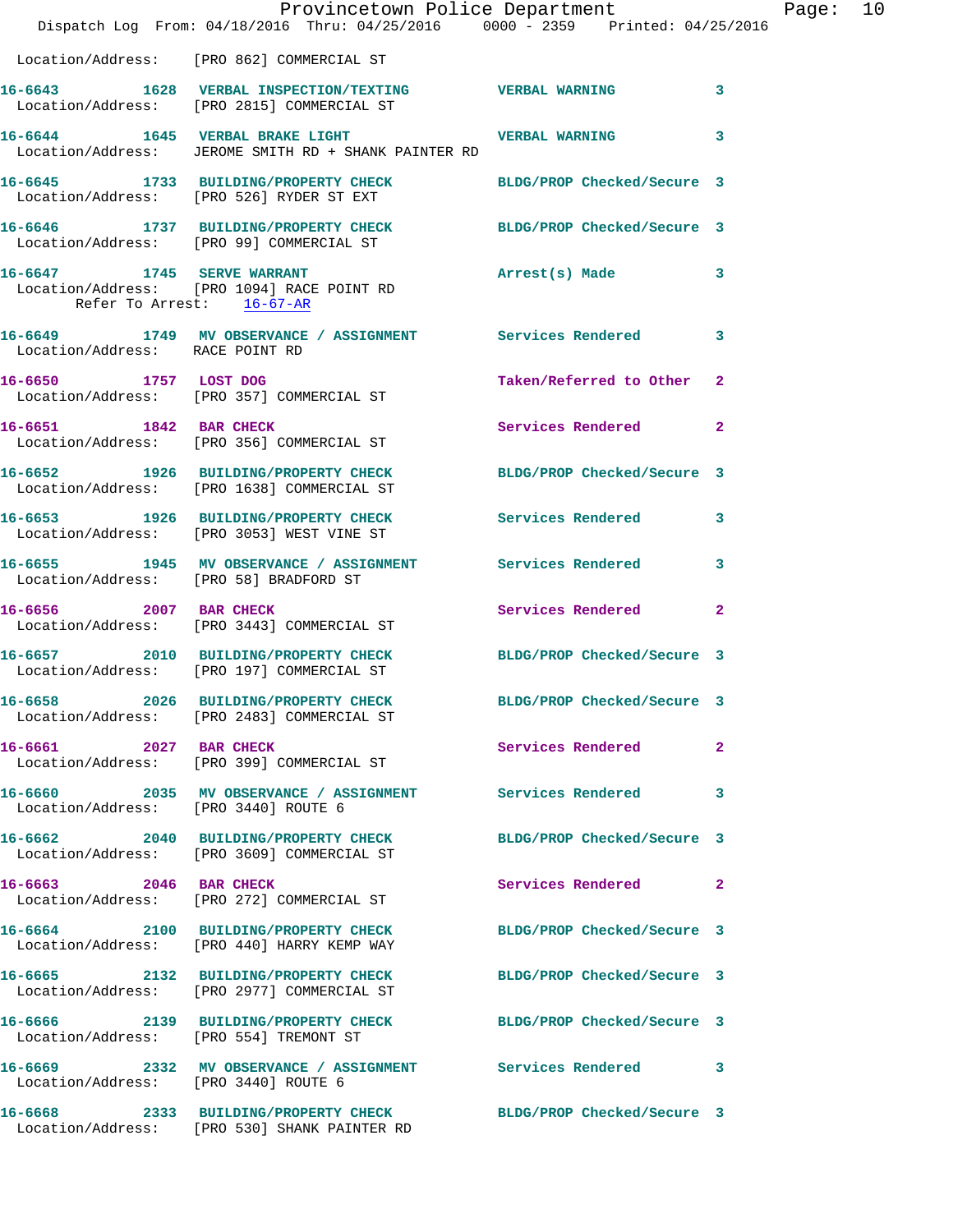**16-6670 2358 BUILDING/PROPERTY CHECK BLDG/PROP Checked/Secure 3**  Location/Address: [PRO 1638] COMMERCIAL ST

## **For Date: 04/22/2016 - Friday**

|                          | 16-6667 0000 LOBBY TRAFFIC<br>Location/Address: [PRO 542] SHANK PAINTER RD                                       | Services Rendered          | $\mathbf{2}^-$<br>30 |  |
|--------------------------|------------------------------------------------------------------------------------------------------------------|----------------------------|----------------------|--|
|                          | 16-6671 0007 BUILDING/PROPERTY CHECK Services Rendered 3<br>Location/Address: [PRO 2483] COMMERCIAL ST           |                            |                      |  |
|                          | 16-6674 0028 BUILDING/PROPERTY CHECK<br>Location/Address: [PRO 175] COMMERCIAL ST                                | BLDG/PROP Checked/Secure 3 |                      |  |
|                          | 16-6675 0029 BUILDING/PROPERTY CHECK<br>Location/Address: [PRO 3033] COMMERCIAL ST                               | BLDG/PROP Checked/Secure 3 |                      |  |
|                          | 16-6676 0043 BAR CHECK<br>Location/Address: [PRO 208] COMMERCIAL ST                                              | Services Rendered 2        |                      |  |
|                          | 16-6677 0056 BUILDING/PROPERTY CHECK<br>Location/Address: [PRO 182] COMMERCIAL ST                                | BLDG/PROP Checked/Secure 3 |                      |  |
|                          | 16-6678 0105 BUILDING/PROPERTY CHECK<br>Location/Address: [PRO 564] BAYBERRY AVE                                 | Services Rendered          | 3                    |  |
|                          | 16-6679 0116 SUSPICIOUS MV<br>Location/Address: [PRO 564] BAYBERRY AVE                                           | No Action Required         | $\overline{2}$       |  |
|                          | 16-6680 0138 MV OBSERVANCE / ASSIGNMENT No Action Required<br>Location/Address: [PRO 2577] BRADFORD ST           |                            | 3                    |  |
|                          | 16-6681  0149 MV OBSERVANCE / ASSIGNMENT Services Rendered<br>Location/Address: [PRO 2489] BRADFORD ST           |                            | 3                    |  |
|                          | 16-6682 0533 BUILDING/PROPERTY CHECK BLDG/PROP Checked/Secure 3<br>Location/Address: [PRO 447] JEROME SMITH RD   |                            |                      |  |
|                          | 16-6683 0553 BUILDING/PROPERTY CHECK<br>Location/Address: [PRO 3256] COMMERCIAL ST                               | BLDG/PROP Checked/Secure 3 |                      |  |
| 16-6684 0558 MV DISABLED | Location/Address: [PRO 2521] ROUTE 6                                                                             | Services Rendered 2        |                      |  |
|                          | 16-6685 0600 BUILDING/PROPERTY CHECK BLDG/PROP Checked/Secure 3<br>Location/Address: [PRO 530] SHANK PAINTER RD  |                            |                      |  |
|                          | 16-6686 0611 BUILDING/PROPERTY CHECK BLDG/PROP Checked/Secure 3<br>Location/Address: [PRO 1778] SHANK PAINTER RD |                            |                      |  |
|                          | 16-6687 0736 ALARM - GENERAL<br>Location/Address: [PRO 569] WINSLOW ST                                           | Services Rendered          | ı                    |  |
|                          | 16-6688 0756 SERVICE CALL/COURT<br>Location/Address: [PRO 542] SHANK PAINTER RD<br>Refer To Arrest: 16-67-AR     | <b>Services Rendered</b>   | 3                    |  |
|                          | 16-6689 0836 BUILDING/PROPERTY CHECK<br>Location/Address: [PRO 16] BRADFORD ST                                   | BLDG/PROP Checked/Secure 3 |                      |  |
|                          | 16-6690 0836 BUILDING/PROPERTY CHECK<br>Location/Address: [PRO 2898] JEROME SMITH RD                             | BLDG/PROP Checked/Secure 3 |                      |  |
|                          | 16-6691 0918 MV OBSERVANCE / ASSIGNMENT<br>Location/Address: [PRO 3430] COMMERCIAL ST                            | No Action Required         | 3                    |  |
| 16-6692                  | 0919 MV OBSERVANCE / ASSIGNMENT Services Rendered<br>Location: ROUTE 6 I/B                                       |                            | 3                    |  |
|                          |                                                                                                                  |                            |                      |  |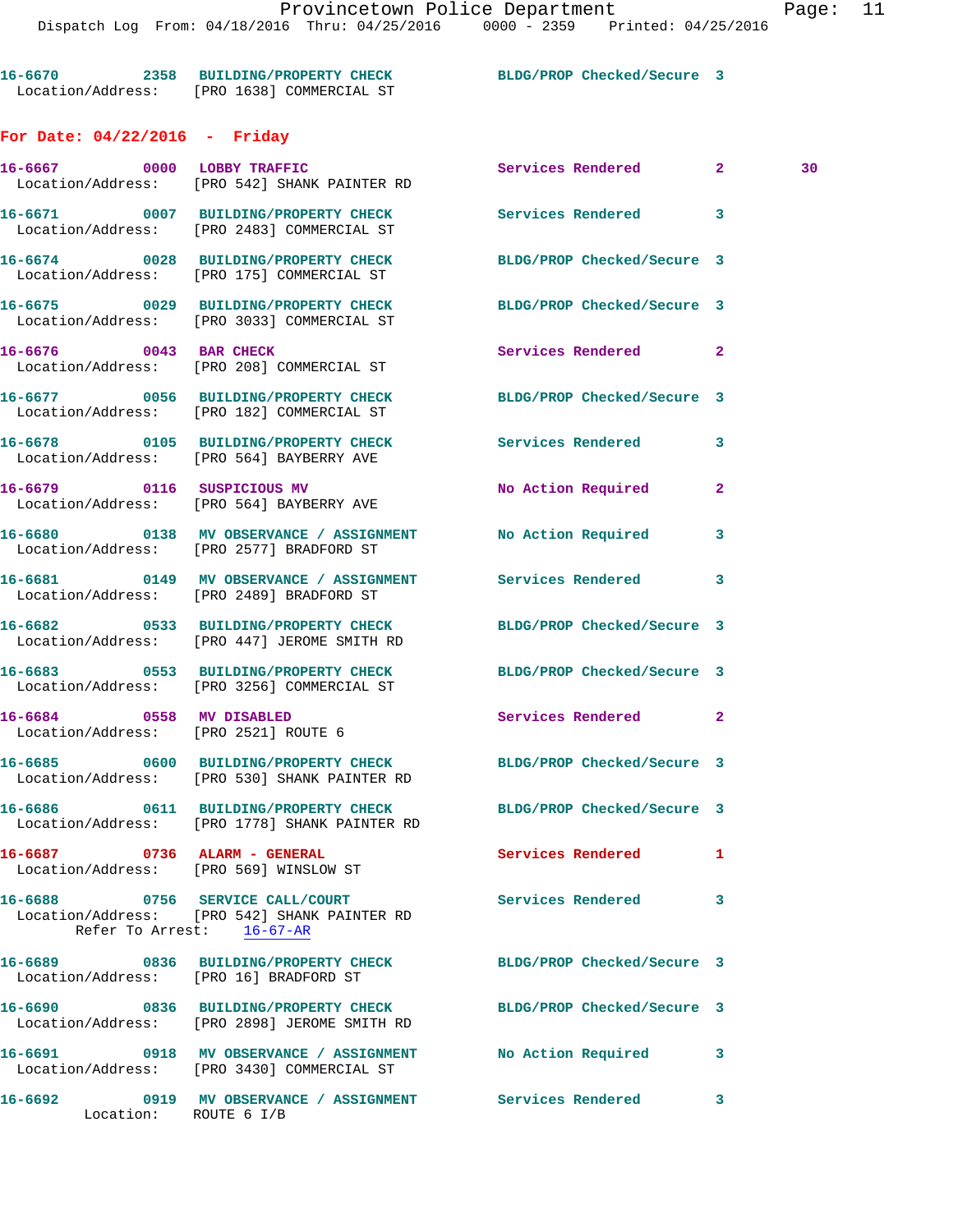|                                                                                   | Dispatch Log From: 04/18/2016 Thru: 04/25/2016 0000 - 2359 Printed: 04/25/2016                                | Provincetown Police Department |                | Page: 12 |  |
|-----------------------------------------------------------------------------------|---------------------------------------------------------------------------------------------------------------|--------------------------------|----------------|----------|--|
| 16-6693 0931 MV STOP<br>Location/Address: [PRO 521] ROUTE 6                       |                                                                                                               | <b>VERBAL WARNING</b>          | 3              |          |  |
| 16-6694 0944 MV STOP<br>Location/Address: [PRO 521] ROUTE 6                       |                                                                                                               | <b>VERBAL WARNING</b>          | 3              |          |  |
|                                                                                   | 16-6695 1103 ANIMAL CALL/RACCOON<br>Location/Address: [PRO 2880] COURT ST                                     | Services Rendered              | $\mathbf{2}$   |          |  |
|                                                                                   | 16-6696 1113 FOLLOW UP<br>Location/Address: [PRO 539] SHANK PAINTER RD                                        | SPOKEN TO                      | $\overline{2}$ |          |  |
|                                                                                   | 16-6697 1126 BUILDING/PROPERTY CHECK BLDG/PROP Checked/Secure 3<br>Location/Address: [PRO 1646] WINSLOW ST    |                                |                |          |  |
|                                                                                   | 16-6698 1247 ANIMAL CALL/DOG IN M/V VERBAL WARNING<br>Location/Address: [PRO 3259] MACMILLAN WHARF            |                                | $\overline{2}$ |          |  |
| Location/Address: [PRO 658] MOZART AVE                                            | 16-6699 1306 LARCENY / FORGERY / FRAUD SPOKEN TO                                                              |                                | $\overline{2}$ |          |  |
| 16-6701 1401 MV STOP<br>Refer To Accident: 16-12-AC<br>Refer To Summons: 16-68-AR | Location/Address: [PRO 2277] BRADFORD ST                                                                      | Citation/Warning Issued 3      |                |          |  |
|                                                                                   | 16-6702 1403 MEDICAL EMERGENCY<br>Location/Address: [PRO 2266] COMMERCIAL ST                                  | PATIENT REFUSAL                | $\mathbf{1}$   |          |  |
|                                                                                   | 16-6703 1500 APPENDICITIS/TRANSPORT<br>Location/Address: [PRO 440] HARRY KEMP WAY                             | Transported to Hospital 1      |                |          |  |
|                                                                                   | 16-6705 1511 BUILDING/PROPERTY CHECK<br>Location/Address: [PRO 75] CAPTAIN BERTIES WAY                        | BLDG/PROP Checked/Secure 3     |                |          |  |
|                                                                                   | 16-6706 1512 SERVICE CALL<br>Location/Address: [PRO 569] WINSLOW ST                                           | Services Rendered 3            |                |          |  |
|                                                                                   | 16-6707 1517 PARK, WALK & TALK<br>Location/Address: [PRO 105] COMMERCIAL ST                                   | Services Rendered              | $\mathbf{2}$   |          |  |
| Location/Address: [PRO 2521] ROUTE 6                                              | 16-6708 1521 MV OBSERVANCE / ASSIGNMENT Services Rendered 3                                                   |                                |                |          |  |
| 16-6709 1550 MINOR MVA                                                            | Location/Address: [PRO 542] SHANK PAINTER RD                                                                  | Services Rendered 1            |                |          |  |
| Location/Address: [PRO 16] BRADFORD ST                                            | 16-6710 1630 BUILDING/PROPERTY CHECK BLDG/PROP Checked/Secure 3                                               |                                |                |          |  |
| 16-6711 1657 911 MISDIAL                                                          | Location/Address: [PRO 595] BRADFORD ST                                                                       | Services Rendered 1            |                |          |  |
|                                                                                   | 16-6712 1702 LOOSE DOG<br>Location/Address: HOWLAND ST + BRADFORD ST                                          | Could Not Locate               | 2              |          |  |
|                                                                                   | 16-6713 1835 BUILDING/PROPERTY CHECK BLDG/PROP Checked/Secure 3<br>Location/Address: [PRO 433] RYDER ST EXT   |                                |                |          |  |
|                                                                                   |                                                                                                               | Transported to Hospital 1      |                |          |  |
| Location/Address: [PRO 43] BRADFORD ST                                            | 16-6716 1952 RESCUE CALL/FINGER LACERATION PATIENT REFUSAL                                                    |                                | 1              |          |  |
|                                                                                   | 16-6718 2010 BUILDING/PROPERTY CHECK BLDG/PROP Checked/Secure 3<br>Location/Address: [PRO 3033] COMMERCIAL ST |                                |                |          |  |
|                                                                                   | 16-6717 2012 PARKED MV COMPLAINT<br>Location/Address: [PRO 3121] COMMERCIAL ST                                | Services Rendered              | 2              |          |  |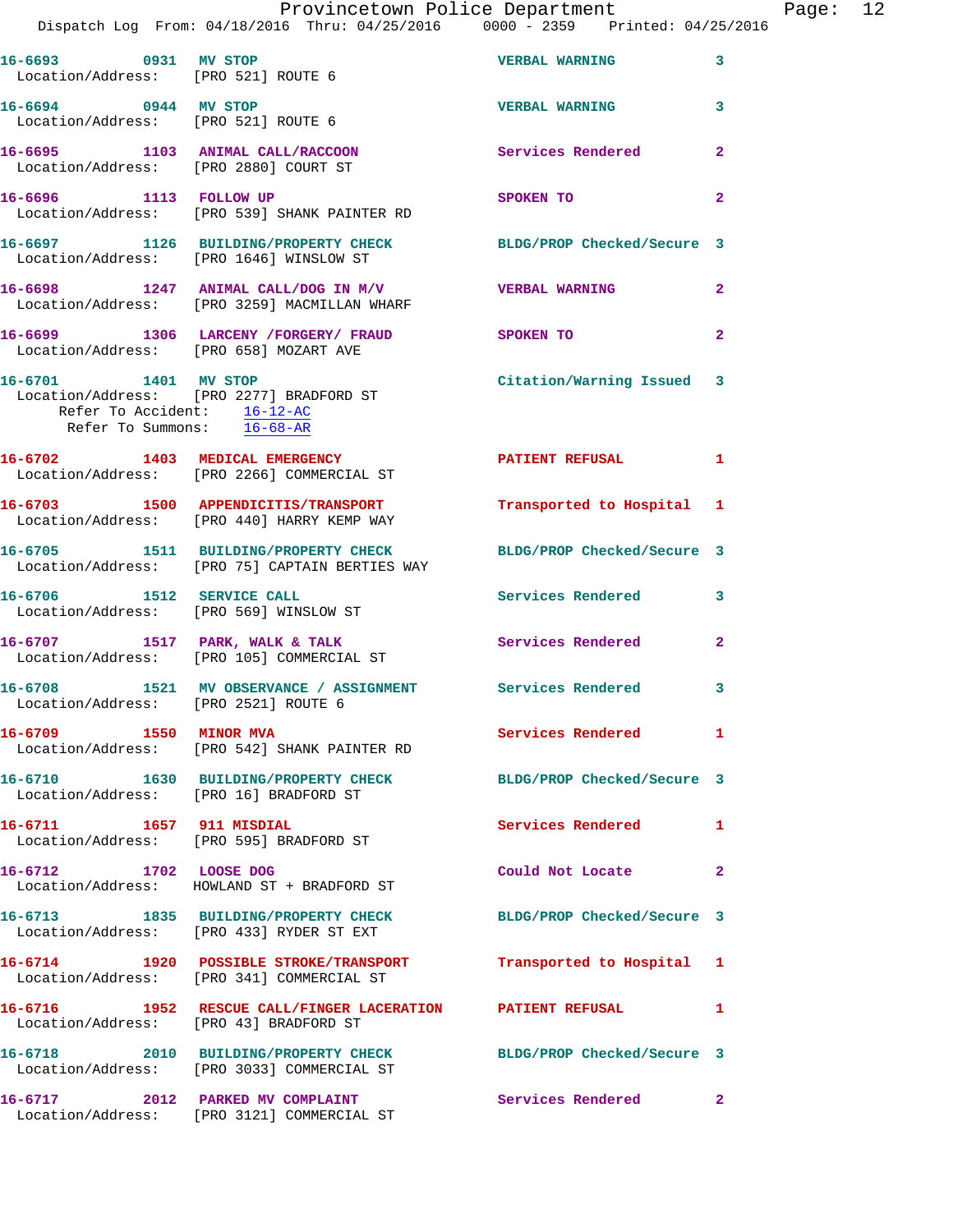|                                      | Provincetown Police Department<br>Dispatch Log From: 04/18/2016 Thru: 04/25/2016 0000 - 2359 Printed: 04/25/2016  |                           |              | Page: 13 |  |
|--------------------------------------|-------------------------------------------------------------------------------------------------------------------|---------------------------|--------------|----------|--|
|                                      |                                                                                                                   |                           |              |          |  |
|                                      | 16-6720 2040 BAR CHECK<br>Location/Address: [PRO 484] MASONIC PL                                                  | Services Rendered 2       |              |          |  |
|                                      | 16-6719  2041  BUILDING/PROPERTY CHECK BLDG/PROP Checked/Secure 3<br>Location/Address: [PRO 3259] MACMILLAN WHARF |                           |              |          |  |
|                                      | 16-6721 2128 CHILD CUSTODY CONCERN<br>Location/Address: [PRO 2474] BRADFORD ST                                    | SPOKEN TO                 | $\mathbf{3}$ |          |  |
|                                      | 16-6722 2150 NOSE BLEED/TRANSPORT<br>Location/Address: [PRO 2227] BRADFORD ST                                     | Transported to Hospital 1 |              |          |  |
|                                      | 16-6725 2356 BUILDING/PROPERTY CHECK Services Rendered 3<br>Location/Address: [PRO 2483] COMMERCIAL ST            |                           |              |          |  |
| For Date: $04/23/2016$ - Saturday    |                                                                                                                   |                           |              |          |  |
|                                      | 16-6728 0103 BUILDING/PROPERTY CHECK BLDG/PROP Checked/Secure 3<br>Location/Address: [PRO 175] COMMERCIAL ST      |                           |              |          |  |
|                                      | 16-6729 0104 BUILDING/PROPERTY CHECK BLDG/PROP Checked/Secure 3<br>Location/Address: [PRO 3033] COMMERCIAL ST     |                           |              |          |  |
|                                      | 16-6730 0109 BUILDING/PROPERTY CHECK BLDG/PROP Checked/Secure 3<br>Location/Address: [PRO 1638] COMMERCIAL ST     |                           |              |          |  |
|                                      | 16-6731 0113 BUILDING/PROPERTY CHECK Services Rendered 3<br>Location/Address: [PRO 444] HIGH POLE HILL            |                           |              |          |  |
|                                      | 16-6732 0117 MV OBSERVANCE / ASSIGNMENT Citation/Warning Issued 3<br>Location/Address: BRADFORD ST + HOWLAND ST   |                           |              |          |  |
|                                      | 16-6733 0129 MV STOP<br>Location/Address: [PRO 57] BRADFORD ST                                                    | Citation/Warning Issued 3 |              |          |  |
|                                      | 16-6734 0136 BUILDING/PROPERTY CHECK Services Rendered 3<br>Location/Address: [PRO 3430] COMMERCIAL ST            |                           |              |          |  |
|                                      | 16-6736 0148 BUILDING/PROPERTY CHECK Services Rendered 3<br>Location/Address: [PRO 2490] PROVINCELANDS RD         |                           |              |          |  |
|                                      | 16-6735 0150 BUILDING/PROPERTY CHECK Services Rendered 3<br>Location/Address: [PRO 2483] COMMERCIAL ST            |                           |              |          |  |
|                                      | 16-6737 0231 MV OBSERVANCE / ASSIGNMENT Services Rendered<br>Location/Address: BRADFORD ST + HIGH POLE HILL       |                           | $\mathbf{3}$ |          |  |
|                                      | 16-6738 0520 BUILDING/PROPERTY CHECK<br>Location/Address: [PRO 2898] JEROME SMITH RD                              | Services Rendered         | $\mathbf{3}$ |          |  |
|                                      | 16-6739 0522 BUILDING/PROPERTY CHECK Services Rendered<br>Location/Address: [PRO 2489] BRADFORD ST                |                           | $\mathbf{3}$ |          |  |
|                                      | 16-6740 0600 LOBBY TRAFFIC<br>Location/Address: [PRO 542] SHANK PAINTER RD                                        | Services Rendered 2       |              | 11       |  |
|                                      | 16-6741 0848 BUILDING/PROPERTY CHECK Services Rendered 3<br>Location/Address: [PRO 3259] MACMILLAN WHARF          |                           |              |          |  |
|                                      | 16-6742 0900 BUILDING/PROPERTY CHECK Services Rendered 3<br>Location/Address: [PRO 2483] COMMERCIAL ST            |                           |              |          |  |
| Location/Address: [PRO 2521] ROUTE 6 | 16-6743 0912 MV OBSERVANCE / ASSIGNMENT Services Rendered                                                         |                           | 3            |          |  |
|                                      | 16-6744 0947 BUILDING/PROPERTY CHECK BLDG/PROP Checked/Secure 3<br>Location/Address: [PRO 447] JEROME SMITH RD    |                           |              |          |  |
|                                      | 16-6745 0953 BUILDING/PROPERTY CHECK Services Rendered 3<br>Location/Address: [PRO 2898] JEROME SMITH RD          |                           |              |          |  |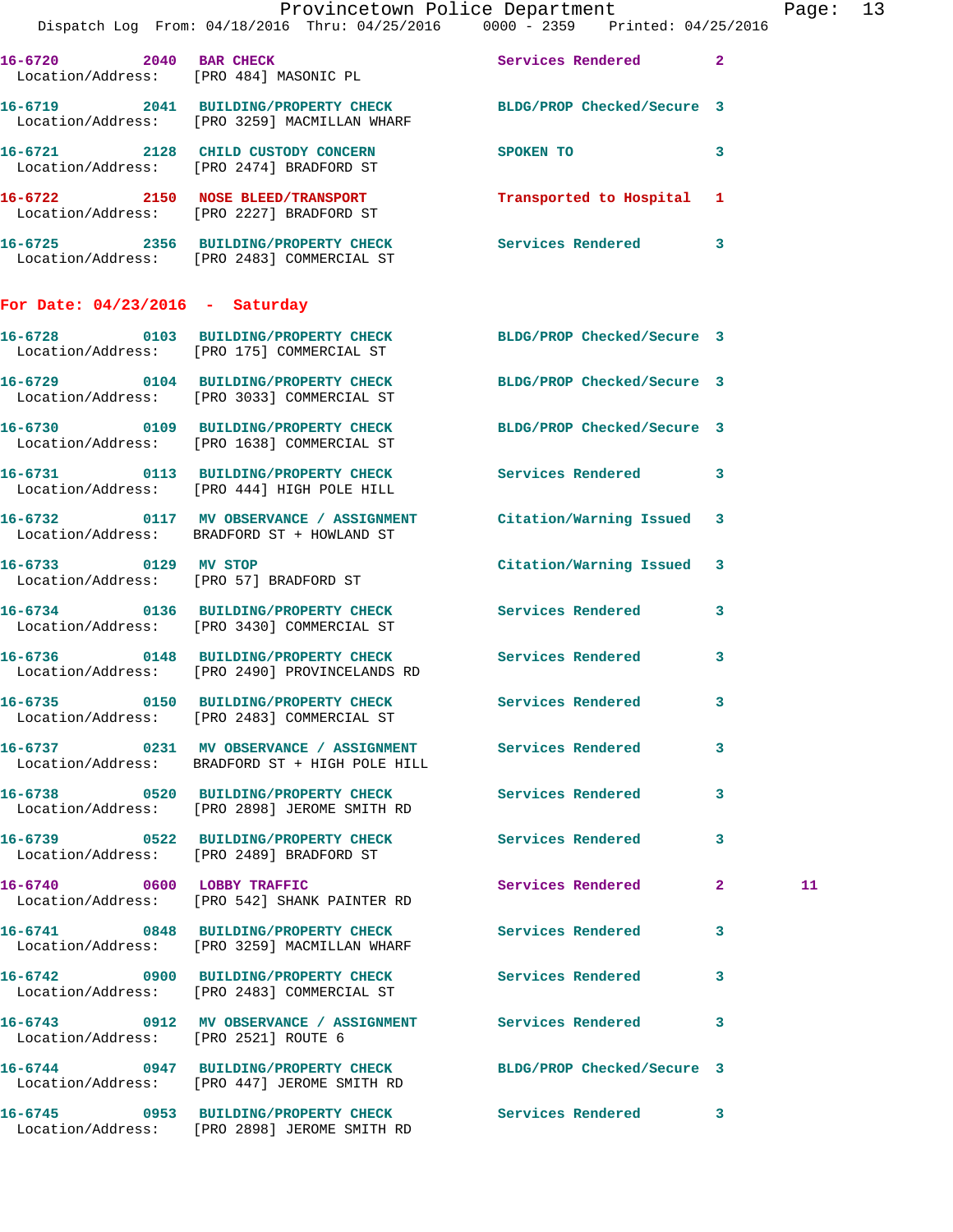|                                      | 16-6746 1005 MV DISABLED<br>Location/Address: [PRO 1255] COMMERCIAL ST                                           | Services Rendered                    | $\mathbf{2}$               |
|--------------------------------------|------------------------------------------------------------------------------------------------------------------|--------------------------------------|----------------------------|
|                                      | 16-6747 1015 PARKING COMPLAINT / GENERAL Services Rendered<br>Location/Address: [PRO 1389] JOHNSON ST            |                                      | $\mathbf{3}$               |
|                                      | 16-6748 1019 BUILDING/PROPERTY CHECK<br>Location/Address: [PRO 2481] TREMONT ST                                  | Services Rendered 3                  |                            |
|                                      | 16-6749 1026 BUILDING/PROPERTY CHECK<br>Location/Address: [PRO 1646] WINSLOW ST                                  | BLDG/PROP Checked/Secure 3           |                            |
|                                      | 16-6750 1100 MV OBSERVANCE / ASSIGNMENT BLDG/PROP Checked/Secure 3<br>Location/Address: [PRO 2194] COMMERCIAL ST |                                      |                            |
|                                      | 16-6751 1117 SUSPICIOUS ACTIVITY<br>Location/Address: [PRO 3296] SHANK PAINTER RD                                | SPOKEN TO                            | $\mathbf{2}$               |
| Location/Address: [PRO 2513] ROUTE 6 | 16-6752 1213 MV OBSERVANCE / ASSIGNMENT Services Rendered 3                                                      |                                      |                            |
|                                      | 16-6753 1231 MEDICAL EMERGENCY<br>Location/Address: [PRO 444] HIGH POLE HILL                                     | Transported to Hospital              | $\mathbf{1}$               |
|                                      | 16-6755 1257 MV OBSERVANCE / ASSIGNMENT<br>Location/Address: HOWLAND ST + HARRY KEMP WAY                         | No Action Required                   | 3                          |
|                                      | 16-6756 1313 BUILDING/PROPERTY CHECK<br>Location/Address: [PRO 564] BAYBERRY AVE                                 | <b>Services Rendered</b>             | 3                          |
| 16-6757 1349 SERVICE CALL            | Location/Address: [PRO 1952] COMMERCIAL ST                                                                       | Services Rendered                    | 3                          |
|                                      | 16-6758 1350 PARK, WALK & TALK<br>Location/Address: [PRO 306] COMMERCIAL ST                                      | Services Rendered                    | $\overline{2}$             |
| 16-6759 1403 MV STOP                 | Location/Address: BRADFORD ST + PRINCE ST                                                                        | Citation/Warning Issued 3            |                            |
| 16-6760 1504 ANIMAL CALL             | Location/Address: [PRO 3694] CUDWORTH ST                                                                         | Services Rendered                    | $\overline{2}$             |
|                                      | 16-6761 1517 PARK, WALK & TALK<br>Location/Address: [PRO 105] COMMERCIAL ST                                      | <b>Services Rendered</b>             | $\overline{\mathbf{2}}$    |
|                                      | 16-6762 1648 BUILDING/PROPERTY CHECK<br>Location/Address: [PRO 3033] COMMERCIAL ST                               | BLDG/PROP Checked/Secure 3           |                            |
| 16-6763 1702 THREATS                 | Location/Address: [PRO 1952] COMMERCIAL ST                                                                       | SPOKEN TO                            | $\mathbf{2}$               |
|                                      | 16-6764 1711 MEDICAL EMERGENCY<br>Location/Address: [PRO 2618] COMMERCIAL ST                                     | <b>PATIENT REFUSAL</b>               | $\mathbf{1}$               |
|                                      | 16-6765 1804 BUILDING/PROPERTY CHECK Services Rendered 3<br>Location/Address: [PRO 2540] RACE POINT RD           |                                      |                            |
|                                      |                                                                                                                  | Services Rendered                    | $\mathbf{3}$               |
|                                      | 16-6767 1918 PARK, WALK & TALK<br>Location/Address: [PRO 2500] COMMERCIAL ST                                     | Services Rendered                    | $\mathbf{2}$               |
| 16-6768 1935 MV STOP                 | Location/Address: [PRO 1953] COMMERCIAL ST                                                                       | <b>VERBAL WARNING</b>                | 3                          |
|                                      | 16-6769 1951 FOUND CELL PHONE<br>Location/Address: [PRO 105] COMMERCIAL ST                                       | Services Rendered                    | $\overline{\phantom{a}}$ 3 |
| 16-6770                              | 2056 BUILDING/PROPERTY CHECK                                                                                     | <b>Services Rendered</b><br>$\sim$ 3 |                            |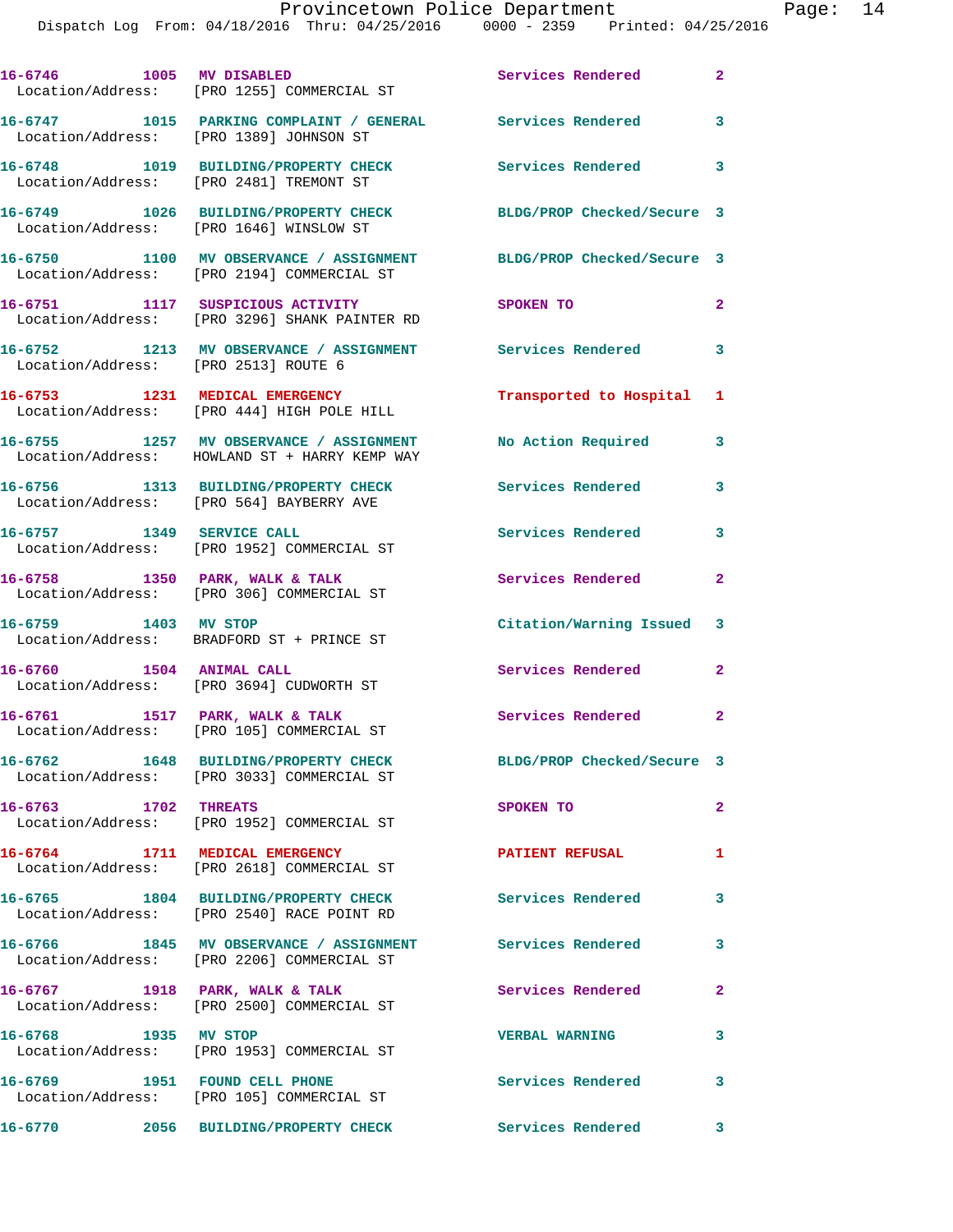|                                                                    | Dispatch Log From: 04/18/2016 Thru: 04/25/2016 0000 - 2359 Printed: 04/25/2016                                  | Provincetown Police Department              |              | Page: 15 |  |
|--------------------------------------------------------------------|-----------------------------------------------------------------------------------------------------------------|---------------------------------------------|--------------|----------|--|
|                                                                    | Location/Address: [PRO 94] BRADFORD ST                                                                          |                                             |              |          |  |
|                                                                    | 16-6771 2101 MV OBSERVANCE / ASSIGNMENT Services Rendered 3<br>Location/Address: STANDISH ST + BRADFORD ST      |                                             |              |          |  |
|                                                                    | 16-6772 2128 BAR CHECK<br>Location/Address: [PRO 208] COMMERCIAL ST                                             | Services Rendered                           | $\mathbf{2}$ |          |  |
| 16-6773 2134 MV STOP<br>Location/Address: BRADFORD ST              |                                                                                                                 | VERBAL WARNING 3                            |              |          |  |
| 16-6774 2203 ALARM - FIRE<br>Location/Address: [PRO 3222] ALDEN ST |                                                                                                                 | False Alarm 1                               |              | 1        |  |
|                                                                    | 16-6775 2337 BUILDING/PROPERTY CHECK BLDG/PROP Checked/Secure 3<br>Location/Address: [PRO 2543] MACMILLAN WHARF |                                             |              |          |  |
|                                                                    | 16-6776 2346 BUILDING/PROPERTY CHECK BLDG/PROP Checked/Secure 3<br>Location/Address: [PRO 1646] WINSLOW ST      |                                             |              |          |  |
| 16-6777 2359 MV STOP                                               | Location/Address: [PRO 43] BRADFORD ST                                                                          | Citation/Warning Issued 3                   |              |          |  |
| For Date: $04/24/2016$ - Sunday                                    |                                                                                                                 |                                             |              |          |  |
|                                                                    | 16-6778 0001 LOBBY TRAFFIC<br>Location/Address: [PRO 542] SHANK PAINTER RD                                      | Services Rendered 2                         |              | 12       |  |
|                                                                    | 16-6779 0042 BUILDING/PROPERTY CHECK BLDG/PROP Checked/Secure 3<br>Location/Address: [PRO 175] COMMERCIAL ST    |                                             |              |          |  |
|                                                                    | 16-6780 0101 BUILDING/PROPERTY CHECK<br>Location/Address: [PRO 530] SHANK PAINTER RD                            | BLDG/PROP Checked/Secure 3                  |              |          |  |
|                                                                    | 16-6781 0110 COMPLAINT<br>Location/Address: [PRO 437] FREEMAN ST                                                | SPOKEN TO                                   | $\mathbf{3}$ |          |  |
| Location/Address: [PRO 3222] ALDEN ST                              | 16-6783 0125 ALARM - FIRE                                                                                       | False Alarm <b>Exercise Service Service</b> | 1            |          |  |
|                                                                    | 16-6782 		 0126 MV OBSERVANCE / ASSIGNMENT 		 No Action Required 		 3<br>Location: [PRO 3431] LOPES SQUARE      |                                             |              |          |  |
|                                                                    | 16-6784 0155 BUILDING/PROPERTY CHECK Services Rendered 3<br>Location/Address: [PRO 2483] COMMERCIAL ST          |                                             |              |          |  |
|                                                                    | 16-6785 0209 BUILDING/PROPERTY CHECK Services Rendered 3<br>Location/Address: [PRO 564] BAYBERRY AVE            |                                             |              |          |  |
|                                                                    | 16-6786 0240 MEDICAL EMERGENCY<br>Location/Address: [PRO 3222] ALDEN ST                                         | Transported to Hospital 1                   |              |          |  |
|                                                                    | 16-6787 0243 BUILDING/PROPERTY CHECK BLDG/PROP Checked/Secure 3<br>Location/Address: [PRO 440] HARRY KEMP WAY   |                                             |              |          |  |
|                                                                    | 16-6788 0246 MEDICAL EMERGENCY<br>Location/Address: [PRO 3900] COMMERCIAL ST                                    | PATIENT REFUSAL                             | 1            |          |  |
|                                                                    | 16-6789 0311 BUILDING/PROPERTY CHECK Services Rendered 3<br>Location/Address: [PRO 2898] JEROME SMITH RD        |                                             |              |          |  |
|                                                                    | 16-6791 0443 911 GENERAL-MISDIAL<br>Location/Address: [PRO 3222] ALDEN ST                                       | Services Rendered 1                         |              |          |  |
|                                                                    | 16-6792 0530 BUILDING/PROPERTY CHECK BLDG/PROP Checked/Secure 3<br>Location/Address: [PRO 3609] COMMERCIAL ST   |                                             |              |          |  |
|                                                                    | 16-6793 0536 BUILDING/PROPERTY CHECK Services Rendered 3<br>Location/Address: [PRO 3259] MACMILLAN WHARF        |                                             |              |          |  |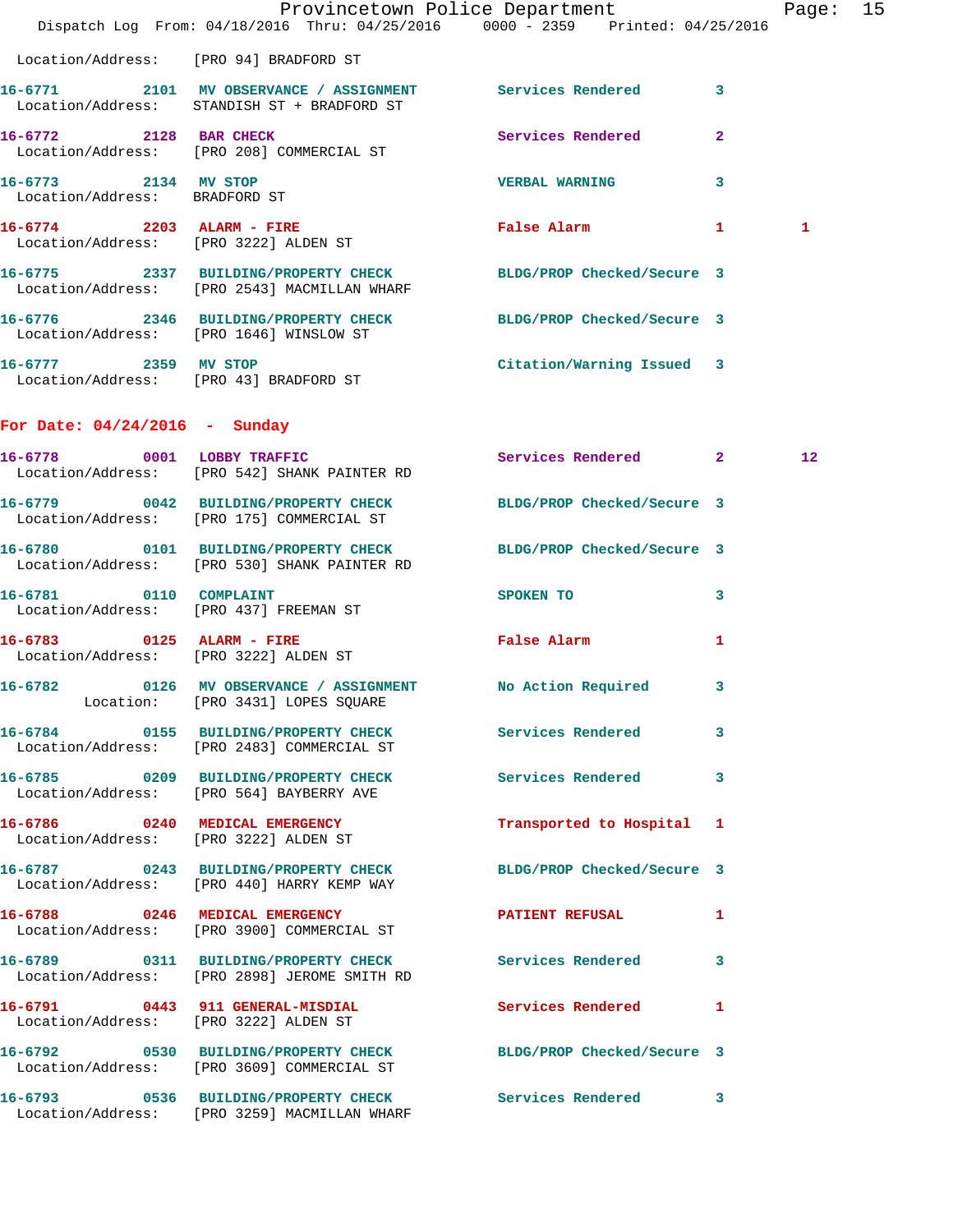|                                       | Provincetown Police Department The Rage: 16<br>Dispatch Log From: 04/18/2016 Thru: 04/25/2016 0000 - 2359 Printed: 04/25/2016 |                            |                |  |
|---------------------------------------|-------------------------------------------------------------------------------------------------------------------------------|----------------------------|----------------|--|
|                                       | 16-6794 0612 MEDICAL EMERGENCY Transported to Hospital 1<br>Location/Address: [PRO 991] MECHANIC ST                           |                            |                |  |
|                                       | 16-6795 0615 BUILDING/PROPERTY CHECK BLDG/PROP Checked/Secure 3<br>Location/Address: [PRO 519] RACE POINT RD                  |                            |                |  |
|                                       | 16-6796 0623 MV OBSERVANCE / ASSIGNMENT No Action Required 3<br>Location/Address: SHANK PAINTER RD + JEROME SMITH RD          |                            |                |  |
| Location/Address: [PRO 2521] ROUTE 6  | 16-6798 0737 MV OBSERVANCE / ASSIGNMENT Services Rendered 3                                                                   |                            |                |  |
|                                       | 16-6799 0749 MV STOP<br>Location/Address: [PRO 2513] ROUTE 6                                                                  | <b>VERBAL WARNING</b>      | 3              |  |
|                                       | 16-6800 0758 BUILDING/PROPERTY CHECK BLDG/PROP Checked/Secure 3<br>Location/Address: [PRO 488] MAYFLOWER ST                   |                            |                |  |
|                                       | 16-6801 0803 MV STOP<br>Location/Address: [PRO 2513] ROUTE 6                                                                  | <b>VERBAL WARNING</b>      | 3              |  |
| Location/Address: SHANK PAINTER RD    | 16-6802 0819 MV OBSERVANCE / ASSIGNMENT No Action Required 3                                                                  |                            |                |  |
|                                       | 16-6803 0859 BUILDING/PROPERTY CHECK Services Rendered<br>Location/Address: [PRO 2483] COMMERCIAL ST                          |                            | 3              |  |
|                                       | 16-6804 0905 BUILDING/PROPERTY CHECK BLDG/PROP Checked/Secure 3<br>Location/Address: [PRO 530] SHANK PAINTER RD               |                            |                |  |
|                                       | 16-6805 0916 MV OBSERVANCE / ASSIGNMENT Services Rendered 3<br>Location/Address: [PRO 106] COMMERCIAL ST                      |                            |                |  |
|                                       | 16-6806 6939 MV OBSERVANCE / ASSIGNMENT Services Rendered<br>Location/Address: [PRO 2577] BRADFORD ST                         |                            | 3              |  |
| Location/Address: [PRO 3222] ALDEN ST | 16-6807 0948 MEDICAL EMERGENCY/PINCHED NERV Transported to Hospital 1                                                         |                            |                |  |
|                                       | 16-6808 1037 ANIMAL CALL/CHARGED Could Not Locate<br>Location/Address: [PRO 3933] MILLER HILL RD                              |                            | $\overline{2}$ |  |
|                                       | 16-6809 1051 ASSIST AGENCY / MUTUAL AID<br>Location/Address: [PRO 542] SHANK PAINTER RD                                       | SPOKEN TO                  | 3              |  |
|                                       | 16-6811 1100 ASSIST CITIZEN/PHONE<br>Location/Address: [PRO 1158] WINSLOW ST                                                  | <b>Services Rendered</b> 3 |                |  |
|                                       | 16-6813 1115 MV STOP<br>Location/Address: [PRO 521] ROUTE 6                                                                   | <b>VERBAL WARNING</b>      | 3              |  |
|                                       | 16-6814 1125 BUILDING/PROPERTY CHECK BLDG/PROP Checked/Secure 3<br>Location/Address: [PRO 182] COMMERCIAL ST                  |                            |                |  |
|                                       | 16-6815 1159 MV OBSERVANCE / ASSIGNMENT Services Rendered<br>Location/Address: [PRO 2489] BRADFORD ST                         |                            | 3              |  |
|                                       | 16-6816 1231 BY-LAW VIOLATION/DUMPING GONE ON ARRIVAL<br>Location/Address: [PRO 2490] PROVINCELANDS RD                        |                            | $\mathbf{2}$   |  |
|                                       | 16-6817 1233 HARASSMENT<br>Location/Address: [PRO 4025] BRADFORD ST                                                           | SPOKEN TO                  | $\mathbf{2}$   |  |
|                                       | 16-6818 1341 BUILDING/PROPERTY CHECK Services Rendered<br>Location/Address: [PRO 564] BAYBERRY AVE                            |                            | 3              |  |
|                                       | 16-6819 1402 ANIMAL CALL/DEAD SEAGULL Taken/Referred to Other 2<br>Location/Address: [PRO 3259] MACMILLAN WHARF               |                            |                |  |
| Location/Address: COMMERCIAL ST       | 16-6820 1423 MEDICAL EMERGENCY/POISON PATIENT REFUSAL                                                                         |                            | 1              |  |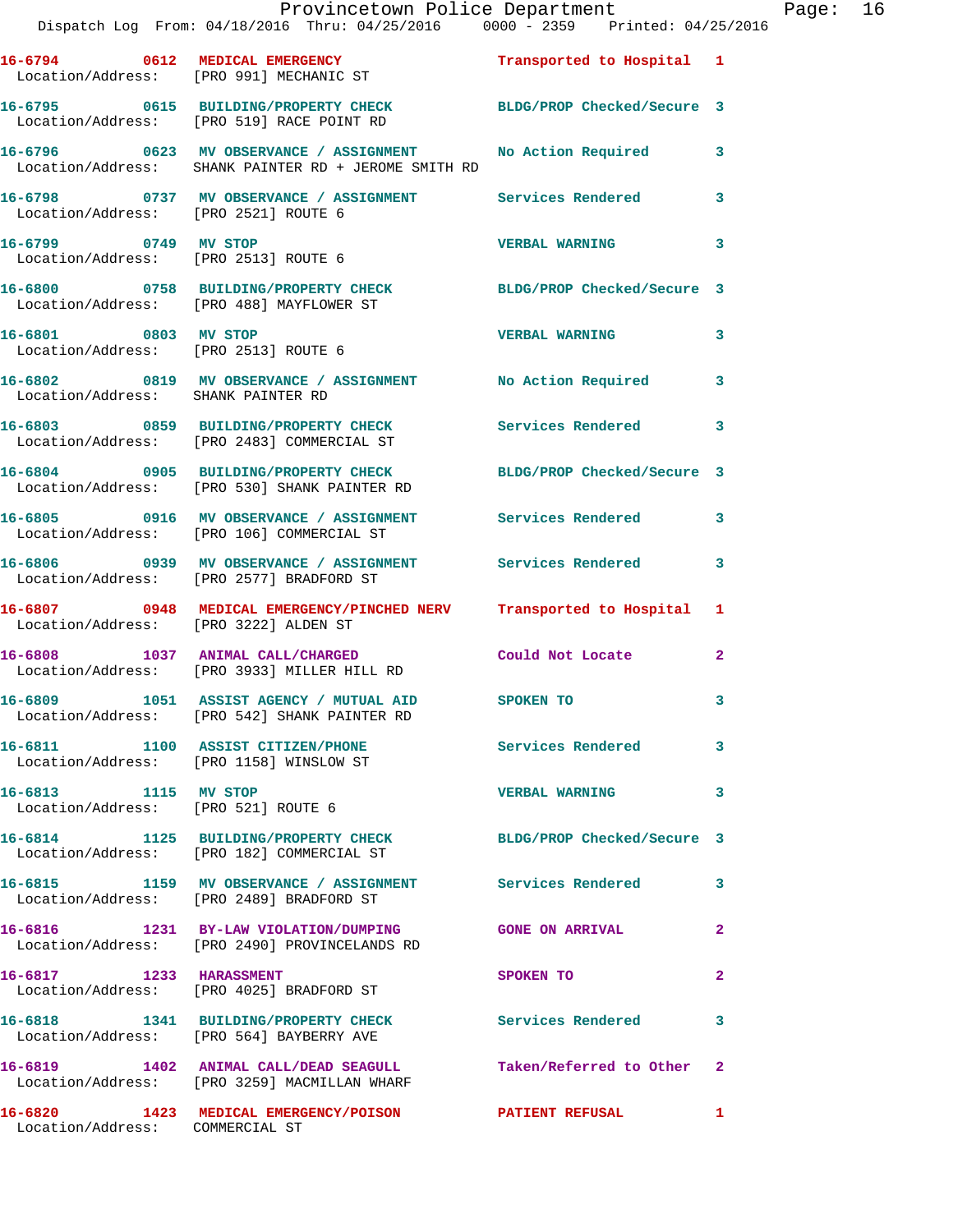| 16-6840 1515 SERVICE CALL             | Services Rendered                                                                                                                                                                                                                                                                                                                                                                                                                                                                                                                                                                                                                                                                                                                                                                                                                                                                                                                                                                                                                                                                                                                                                                                                                                                                                                                                                                                                                                                                                                                              | 3                                                                                                                                                                                                                                                                       |
|---------------------------------------|------------------------------------------------------------------------------------------------------------------------------------------------------------------------------------------------------------------------------------------------------------------------------------------------------------------------------------------------------------------------------------------------------------------------------------------------------------------------------------------------------------------------------------------------------------------------------------------------------------------------------------------------------------------------------------------------------------------------------------------------------------------------------------------------------------------------------------------------------------------------------------------------------------------------------------------------------------------------------------------------------------------------------------------------------------------------------------------------------------------------------------------------------------------------------------------------------------------------------------------------------------------------------------------------------------------------------------------------------------------------------------------------------------------------------------------------------------------------------------------------------------------------------------------------|-------------------------------------------------------------------------------------------------------------------------------------------------------------------------------------------------------------------------------------------------------------------------|
| Location/Address: [PRO 406] CONANT ST |                                                                                                                                                                                                                                                                                                                                                                                                                                                                                                                                                                                                                                                                                                                                                                                                                                                                                                                                                                                                                                                                                                                                                                                                                                                                                                                                                                                                                                                                                                                                                |                                                                                                                                                                                                                                                                         |
|                                       |                                                                                                                                                                                                                                                                                                                                                                                                                                                                                                                                                                                                                                                                                                                                                                                                                                                                                                                                                                                                                                                                                                                                                                                                                                                                                                                                                                                                                                                                                                                                                | 3                                                                                                                                                                                                                                                                       |
|                                       | Services Rendered                                                                                                                                                                                                                                                                                                                                                                                                                                                                                                                                                                                                                                                                                                                                                                                                                                                                                                                                                                                                                                                                                                                                                                                                                                                                                                                                                                                                                                                                                                                              | 3                                                                                                                                                                                                                                                                       |
|                                       | Services Rendered                                                                                                                                                                                                                                                                                                                                                                                                                                                                                                                                                                                                                                                                                                                                                                                                                                                                                                                                                                                                                                                                                                                                                                                                                                                                                                                                                                                                                                                                                                                              | $\overline{2}$                                                                                                                                                                                                                                                          |
|                                       | Services Rendered                                                                                                                                                                                                                                                                                                                                                                                                                                                                                                                                                                                                                                                                                                                                                                                                                                                                                                                                                                                                                                                                                                                                                                                                                                                                                                                                                                                                                                                                                                                              | $\overline{a}$                                                                                                                                                                                                                                                          |
|                                       | BLDG/PROP Checked/Secure 3                                                                                                                                                                                                                                                                                                                                                                                                                                                                                                                                                                                                                                                                                                                                                                                                                                                                                                                                                                                                                                                                                                                                                                                                                                                                                                                                                                                                                                                                                                                     |                                                                                                                                                                                                                                                                         |
|                                       | Services Rendered 2                                                                                                                                                                                                                                                                                                                                                                                                                                                                                                                                                                                                                                                                                                                                                                                                                                                                                                                                                                                                                                                                                                                                                                                                                                                                                                                                                                                                                                                                                                                            |                                                                                                                                                                                                                                                                         |
|                                       | BLDG/PROP Checked/Secure 3                                                                                                                                                                                                                                                                                                                                                                                                                                                                                                                                                                                                                                                                                                                                                                                                                                                                                                                                                                                                                                                                                                                                                                                                                                                                                                                                                                                                                                                                                                                     |                                                                                                                                                                                                                                                                         |
|                                       | <b>Services Rendered</b>                                                                                                                                                                                                                                                                                                                                                                                                                                                                                                                                                                                                                                                                                                                                                                                                                                                                                                                                                                                                                                                                                                                                                                                                                                                                                                                                                                                                                                                                                                                       | 3                                                                                                                                                                                                                                                                       |
|                                       | Services Rendered                                                                                                                                                                                                                                                                                                                                                                                                                                                                                                                                                                                                                                                                                                                                                                                                                                                                                                                                                                                                                                                                                                                                                                                                                                                                                                                                                                                                                                                                                                                              | $\mathbf{2}$<br>1                                                                                                                                                                                                                                                       |
|                                       | Services Rendered                                                                                                                                                                                                                                                                                                                                                                                                                                                                                                                                                                                                                                                                                                                                                                                                                                                                                                                                                                                                                                                                                                                                                                                                                                                                                                                                                                                                                                                                                                                              | 3                                                                                                                                                                                                                                                                       |
|                                       | BLDG/PROP Checked/Secure 3                                                                                                                                                                                                                                                                                                                                                                                                                                                                                                                                                                                                                                                                                                                                                                                                                                                                                                                                                                                                                                                                                                                                                                                                                                                                                                                                                                                                                                                                                                                     |                                                                                                                                                                                                                                                                         |
|                                       | BLDG/PROP Checked/Secure 3                                                                                                                                                                                                                                                                                                                                                                                                                                                                                                                                                                                                                                                                                                                                                                                                                                                                                                                                                                                                                                                                                                                                                                                                                                                                                                                                                                                                                                                                                                                     |                                                                                                                                                                                                                                                                         |
|                                       | Services Rendered                                                                                                                                                                                                                                                                                                                                                                                                                                                                                                                                                                                                                                                                                                                                                                                                                                                                                                                                                                                                                                                                                                                                                                                                                                                                                                                                                                                                                                                                                                                              | $\overline{2}$                                                                                                                                                                                                                                                          |
|                                       |                                                                                                                                                                                                                                                                                                                                                                                                                                                                                                                                                                                                                                                                                                                                                                                                                                                                                                                                                                                                                                                                                                                                                                                                                                                                                                                                                                                                                                                                                                                                                | 3                                                                                                                                                                                                                                                                       |
|                                       | BLDG/PROP Checked/Secure 3                                                                                                                                                                                                                                                                                                                                                                                                                                                                                                                                                                                                                                                                                                                                                                                                                                                                                                                                                                                                                                                                                                                                                                                                                                                                                                                                                                                                                                                                                                                     |                                                                                                                                                                                                                                                                         |
|                                       | BLDG/PROP Checked/Secure 3                                                                                                                                                                                                                                                                                                                                                                                                                                                                                                                                                                                                                                                                                                                                                                                                                                                                                                                                                                                                                                                                                                                                                                                                                                                                                                                                                                                                                                                                                                                     |                                                                                                                                                                                                                                                                         |
|                                       | False Alarm                                                                                                                                                                                                                                                                                                                                                                                                                                                                                                                                                                                                                                                                                                                                                                                                                                                                                                                                                                                                                                                                                                                                                                                                                                                                                                                                                                                                                                                                                                                                    | 1                                                                                                                                                                                                                                                                       |
|                                       | <b>VERBAL WARNING</b>                                                                                                                                                                                                                                                                                                                                                                                                                                                                                                                                                                                                                                                                                                                                                                                                                                                                                                                                                                                                                                                                                                                                                                                                                                                                                                                                                                                                                                                                                                                          | 3                                                                                                                                                                                                                                                                       |
|                                       |                                                                                                                                                                                                                                                                                                                                                                                                                                                                                                                                                                                                                                                                                                                                                                                                                                                                                                                                                                                                                                                                                                                                                                                                                                                                                                                                                                                                                                                                                                                                                | 3                                                                                                                                                                                                                                                                       |
|                                       | BLDG/PROP Checked/Secure 3                                                                                                                                                                                                                                                                                                                                                                                                                                                                                                                                                                                                                                                                                                                                                                                                                                                                                                                                                                                                                                                                                                                                                                                                                                                                                                                                                                                                                                                                                                                     |                                                                                                                                                                                                                                                                         |
|                                       | BLDG/PROP Checked/Secure 3                                                                                                                                                                                                                                                                                                                                                                                                                                                                                                                                                                                                                                                                                                                                                                                                                                                                                                                                                                                                                                                                                                                                                                                                                                                                                                                                                                                                                                                                                                                     |                                                                                                                                                                                                                                                                         |
|                                       | 16-6821 1527 BUILDING/PROPERTY CHECK<br>Location/Address: [PRO 521] ROUTE 6<br>16-6822 1535 COMPLAINT<br>Location/Address: [PRO 1835] COMMERCIAL ST<br>16-6823 1548 PARK, WALK & TALK<br>Location/Address: [PRO 165] COMMERCIAL ST<br>16-6824 1557 MV HIT & RUN<br>Location/Address: [PRO 1180] COMMERCIAL ST<br>16-6825 1609 BUILDING/PROPERTY CHECK<br>Location/Address: [PRO 3033] COMMERCIAL ST<br>16-6826 1623 FOLLOW UP<br>Location/Address: [PRO 1482] MECHANIC ST<br>16-6827 1649 BUILDING/PROPERTY CHECK<br>Location/Address: [PRO 99] COMMERCIAL ST<br>Location/Address: HARRY KEMP WAY + HOWLAND ST<br>16-6829 1806 TRESPASS<br>Location/Address: [PRO 3296] SHANK PAINTER RD<br>16-6830 1907 BUILDING/PROPERTY CHECK<br>Location/Address: [PRO 2490] PROVINCELANDS RD<br>16-6833 1935 BUILDING/PROPERTY CHECK<br>Location/Address: [PRO 2539] RYDER ST EXT<br>16-6832 1940 BUILDING/PROPERTY CHECK<br>Location/Address: [PRO 182] COMMERCIAL ST<br>16-6834 1942 BAR CHECK<br>Location/Address: [PRO 3443] COMMERCIAL ST<br>Location/Address: [PRO 58] BRADFORD ST<br>Location/Address: [PRO 1886] BRADFORD ST<br>Location/Address: [PRO 516] RACE POINT RD<br>16-6838 2152 ALARM - GENERAL<br>Location/Address: [PRO 3167] COMMERCIAL ST<br>16-6839 2208 MV STOP<br>Location/Address: WEST VINE ST<br>Location/Address: [PRO 4015] COMMERCIAL ST<br>16-6842 2356 BUILDING/PROPERTY CHECK<br>Location/Address: [PRO 3296] SHANK PAINTER RD<br>16-6843 2358 BUILDING/PROPERTY CHECK<br>Location/Address: [PRO 1778] SHANK PAINTER RD | Services Rendered<br>16-6828 1721 MV OBSERVANCE / ASSIGNMENT<br>16-6835 2022 MV OBSERVANCE / ASSIGNMENT Services Rendered<br>16-6836 2103 BUILDING/PROPERTY CHECK<br>16-6837 2147 BUILDING/PROPERTY CHECK<br>16-6841 2221 PARKING COMPLAINT / GENERAL Services Rendered |

**16-6844 0004 LOBBY TRAFFIC Services Rendered 2**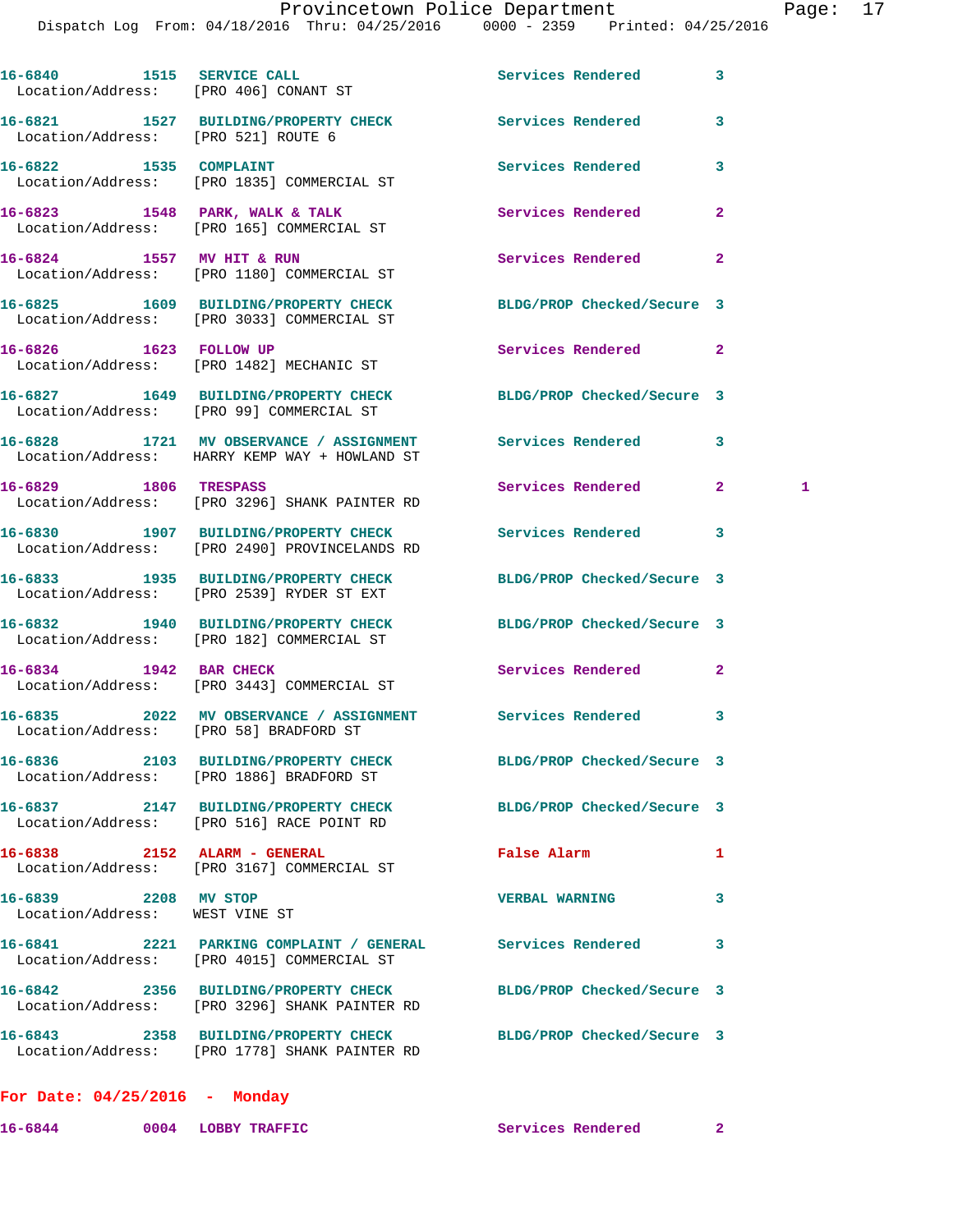|                                                              | Provincetown Police Department<br>Dispatch Log From: 04/18/2016 Thru: 04/25/2016 0000 - 2359 Printed: 04/25/2016 |                            |   |
|--------------------------------------------------------------|------------------------------------------------------------------------------------------------------------------|----------------------------|---|
|                                                              | Location/Address: [PRO 542] SHANK PAINTER RD                                                                     |                            |   |
|                                                              | 16-6845 0017 BUILDING/PROPERTY CHECK<br>Location/Address: [PRO 3259] MACMILLAN WHARF                             | Services Rendered          | 3 |
|                                                              | 16-6846 0024 BUILDING/PROPERTY CHECK<br>Location/Address: [PRO 2543] MACMILLAN WHARF                             | BLDG/PROP Checked/Secure 3 |   |
|                                                              | 16-6847 0034 BUILDING/PROPERTY CHECK<br>Location/Address: [PRO 444] HIGH POLE HILL                               | BLDG/PROP Checked/Secure 3 |   |
| Location/Address: [PRO 554] TREMONT ST                       | 16-6848 0036 BUILDING/PROPERTY CHECK                                                                             | BLDG/PROP Checked/Secure 3 |   |
| Location/Address: [PRO 94] BRADFORD ST                       | 16-6849 0041 MV OBSERVANCE / ASSIGNMENT                                                                          | <b>Services Rendered</b>   | 3 |
|                                                              | 16-6850 0112 BUILDING/PROPERTY CHECK<br>Location/Address: [PRO 1780] JOHNSON ST                                  | BLDG/PROP Checked/Secure 3 |   |
|                                                              | 16-6851 0119 BUILDING/PROPERTY CHECK<br>Location/Address: [PRO 2500] COMMERCIAL ST                               | <b>Services Rendered</b>   | 3 |
|                                                              | 16-6852 0132 BUILDING/PROPERTY CHECK<br>Location/Address: [PRO 1989] COMMERCIAL ST                               | BLDG/PROP Checked/Secure 3 |   |
| Location/Address: [PRO 2521] ROUTE 6                         | 16-6853 0142 MV OBSERVANCE / ASSIGNMENT Services Rendered                                                        |                            | 3 |
| Location/Address: [PRO 521] ROUTE 6                          | 16-6854 0214 BUILDING/PROPERTY CHECK                                                                             | <b>Services Rendered</b>   | 3 |
|                                                              | 16-6855 0237 BUILDING/PROPERTY CHECK<br>Location/Address: [PRO 1638] COMMERCIAL ST                               | BLDG/PROP Checked/Secure 3 |   |
|                                                              | 16-6856 0238 BUILDING/PROPERTY CHECK<br>Location/Address: [PRO 1646] WINSLOW ST                                  | BLDG/PROP Checked/Secure 3 |   |
|                                                              | 16-6857 0247 BUILDING/PROPERTY CHECK<br>Location/Address: [PRO 2483] COMMERCIAL ST                               | Services Rendered          | 3 |
| 16-6858                                                      | 0322 BUILDING/PROPERTY CHECK<br>Location/Address: [PRO 447] JEROME SMITH RD                                      | BLDG/PROP Checked/Secure 3 |   |
|                                                              | 16-6859 0505 BUILDING/PROPERTY CHECK BLDG/PROP Checked/Secure 3<br>Location/Address: [PRO 530] SHANK PAINTER RD  |                            |   |
|                                                              | 16-6860     0542 MV OBSERVANCE / ASSIGNMENT      Services Rendered<br>Location/Address:   [PRO 2521] ROUTE 6     |                            | 3 |
| 16-6861 0558 MV STOP<br>Location/Address: ROUTE 6 + SNAIL RD |                                                                                                                  | <b>VERBAL WARNING</b>      | 3 |
|                                                              | 16-6863 0727 BUILDING/PROPERTY CHECK<br>Location/Address: [PRO 2483] COMMERCIAL ST                               | Services Rendered          | 3 |
|                                                              | 16-6862 0728 MEDICAL EMERGENCY/NAUSEOUS PATIENT REFUSAL<br>Location/Address: [PRO 2144] CONWELL ST               |                            | 1 |
|                                                              | 16-6864 0729 BUILDING/PROPERTY CHECK<br>Location/Address: [PRO 3430] COMMERCIAL ST                               | Services Rendered          | 3 |
|                                                              | 16-6865 0750 BUILDING/PROPERTY CHECK<br>Location/Address: [PRO 3430] COMMERCIAL ST                               | <b>Services Rendered</b>   | 3 |
| Location/Address: [PRO 569] WINSLOW ST                       | 16-6866 0814 SERVICE CALL/SCHOOL 5ervices Rendered                                                               |                            | 3 |
| Location/Address: SHANK PAINTER RD                           | 16-6867 6840 MV OBSERVANCE / ASSIGNMENT Services Rendered                                                        |                            | 3 |

Page: 18